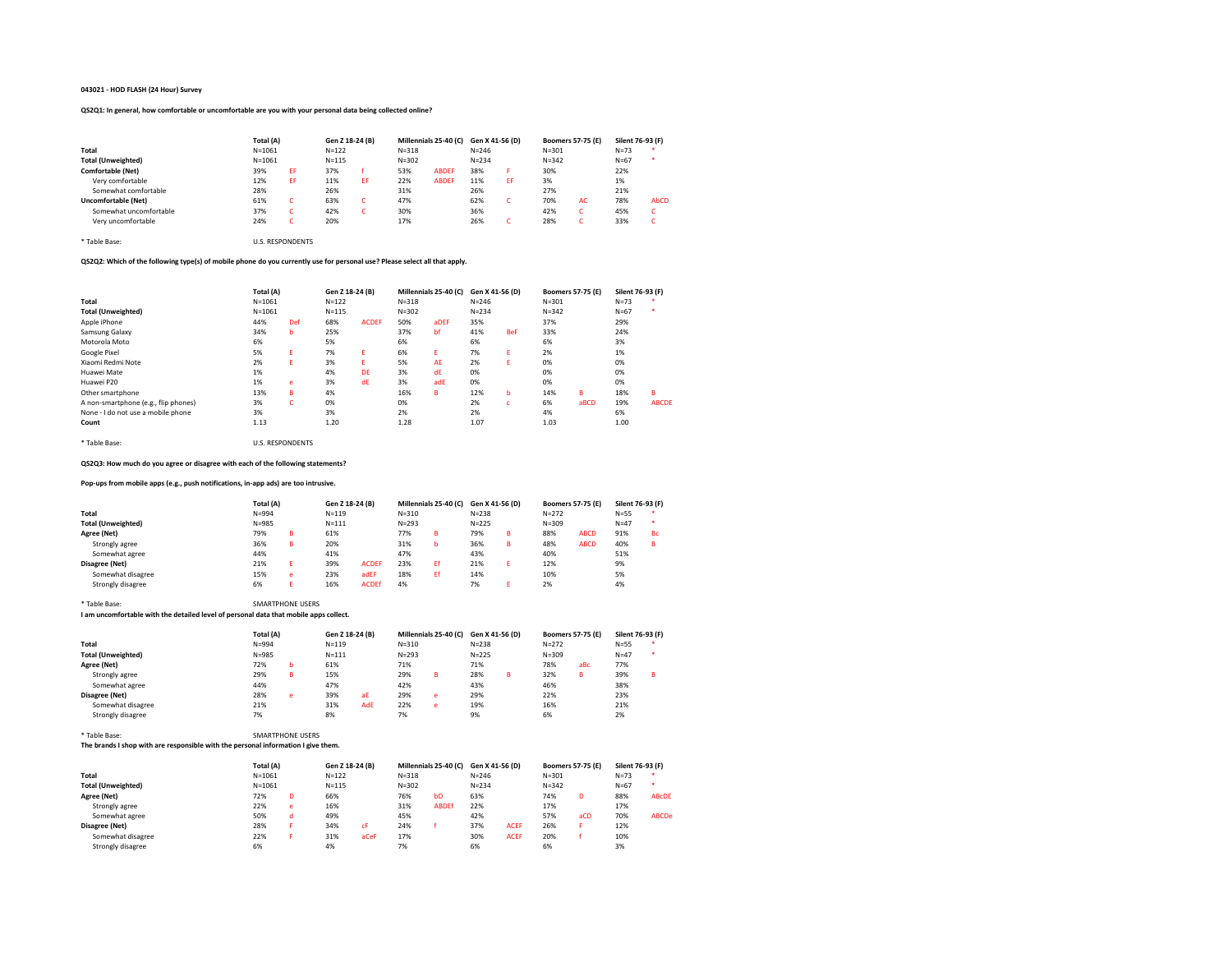#### \* Table Base: U.S. RESPONDENTS I am concerned about personalized Internet ads.

|                           | Total (A)  |   | Gen Z 18-24 (B) |              | Millennials 25-40 (C) Gen X 41-56 (D) |   |           |    | <b>Boomers 57-75 (E)</b> |           | Silent 76-93 (F) |           |
|---------------------------|------------|---|-----------------|--------------|---------------------------------------|---|-----------|----|--------------------------|-----------|------------------|-----------|
| Total                     | $N = 1061$ |   | $N = 122$       |              | $N = 318$                             |   | $N = 246$ |    | $N = 301$                |           | $N=73$           |           |
| <b>Total (Unweighted)</b> | $N = 1061$ |   | $N = 115$       |              | $N = 302$                             |   | $N = 234$ |    | $N = 342$                |           | $N = 67$         |           |
| Agree (Net)               | 70%        | в | 53%             |              | 70%                                   | в | 68%       | R. | 75%                      | в         | 80%              | <b>Bd</b> |
| Strongly agree            | 24%        | в | 11%             |              | 27%                                   | в | 20%       | h  | 27%                      | <b>Bd</b> | 29%              | в         |
| Somewhat agree            | 46%        |   | 42%             |              | 43%                                   |   | 47%       |    | 47%                      |           | 52%              |           |
| Disagree (Net)            | 30%        |   | 47%             | <b>ACDEF</b> | 30%                                   |   | 32%       |    | 25%                      |           | 20%              |           |
| Somewhat disagree         | 23%        |   | 36%             | <b>ACEF</b>  | 22%                                   |   | 26%       |    | 19%                      |           | 15%              |           |
| Strongly disagree         | 7%         |   | 11%             |              | 8%                                    |   | 6%        |    | 6%                       |           | 5%               |           |

# \* Table Base: U.S. RESPONDENTS

I trust that Facebook is responsible with users' personal data.

|                           | Total (A)  |  | Gen Z 18-24 (B) |   | Millennials 25-40 (C) Gen X 41-56 (D) |              |           |    | <b>Boomers 57-75 (E)</b> |             | Silent 76-93 (F) |   |
|---------------------------|------------|--|-----------------|---|---------------------------------------|--------------|-----------|----|--------------------------|-------------|------------------|---|
| Total                     | $N = 1061$ |  | $N = 122$       |   | $N = 318$                             |              | $N = 246$ |    | $N = 301$                |             | $N=73$           |   |
| <b>Total (Unweighted)</b> | $N = 1061$ |  | $N = 115$       |   | $N = 302$                             |              | $N = 234$ |    | $N = 342$                |             | $N = 67$         |   |
| Agree (Net)               | 43%        |  | 43%             | e | 57%                                   | <b>ABDE</b>  | 38%       |    | 32%                      |             | 44%              | e |
| Strongly agree            | 12%        |  | 8%              |   | 23%                                   | <b>ABDEF</b> | 10%       | e  | 5%                       |             | 9%               |   |
| Somewhat agree            | 30%        |  | 34%             |   | 34%                                   | e            | 28%       |    | 26%                      |             | 35%              |   |
| Disagree (Net)            | 57%        |  | 57%             |   | 43%                                   |              | 62%       |    | 68%                      | AbCf        | 56%              |   |
| Somewhat disagree         | 28%        |  | 34%             |   | 22%                                   |              | 28%       |    | 31%                      |             | 30%              |   |
| Strongly disagree         | 29%        |  | 24%             |   | 21%                                   |              | 35%       | bC | 38%                      | <b>ABCf</b> | 25%              |   |

\* Table Base: U.S. RESPONDENTS

# QS2Q4: Have you updated your iPhone with the newest software update (iOS 14.5)?

|                           | Total (A) |  | Gen Z 18-24 (B) |    | Millennials 25-40 (C) |            | Gen X 41-56 (D) |    | <b>Boomers 57-75 (E)</b> |            | Silent 76-93 (F) |     |
|---------------------------|-----------|--|-----------------|----|-----------------------|------------|-----------------|----|--------------------------|------------|------------------|-----|
| Total                     | $N = 462$ |  | $N = 83$        |    | $N = 159$             |            | $N = 86$        |    | $N = 112$                |            | $N=21$           | **  |
| <b>Total (Unweighted)</b> | $N = 455$ |  | $N = 83$        |    | $N = 149$             |            | $N = 86$        |    | $N = 116$                |            | $N=21$           | **  |
| Yes                       | 67%       |  | 71%             | FF | 77%                   | <b>AEF</b> | 67%             | eF | 54%                      |            | 38%              |     |
| No                        | 20%       |  | 22%             |    | 17%                   |            | 16%             |    | 23%                      |            | 38%              | acd |
| Not at all sure           | 13%       |  | 7%              |    | 5%                    |            | 17%             |    | 24%                      | <b>ABC</b> | 24%              | bC  |

\* Table Base: USES IPHONE FOR PERSONAL USE

# QS2Q5: Which of the following statements are true for you? Please select all that apply.

|                                                             | Total (A)                                  |    |           | Gen Z 18-24 (B) |           | Millennials 25-40 (C) |           | Gen X 41-56 (D) | <b>Boomers 57-75 (E)</b> |             | Silent 76-93 (F) |             |
|-------------------------------------------------------------|--------------------------------------------|----|-----------|-----------------|-----------|-----------------------|-----------|-----------------|--------------------------|-------------|------------------|-------------|
| Total                                                       | $N = 1061$                                 |    | $N = 122$ |                 | $N = 318$ |                       | $N = 246$ |                 | $N = 301$                |             | $N=73$           |             |
| <b>Total (Unweighted)</b>                                   | $N = 1061$                                 |    | $N = 115$ |                 | $N = 302$ |                       | $N = 234$ |                 | $N = 342$                |             | $N = 67$         | ×           |
| I have opted out of seeing or receiving personalized ad 32% |                                            |    | 33%       |                 | 32%       |                       | 28%       |                 | 33%                      |             | 33%              |             |
| I have researched to understand how my data is collec 29%   |                                            | EF | 31%       | EF              | 42%       | <b>AdEF</b>           | 32%       | EF              | 17%                      |             | 13%              |             |
| ** I have received a pop-up message on my iPhone ask 11%    |                                            | EF | 24%       | <b>ADEF</b>     | 20%       | <b>ADEF</b>           | 7%        | F               | 2%                       |             | 1%               |             |
| ** I have decided to allow a social media app on my iPI 9%  |                                            | FF | 18%       | <b>ADEF</b>     | 17%       | <b>ADEF</b>           | 7%        | Εf              | 2%                       |             | 0%               |             |
| ** I have decided to allow a newly downloaded app on 9%     |                                            | FF | 15%       | adEF            | 14%       | <b>ADEF</b>           | 7%        | ef              | 3%                       |             | 0%               |             |
| None of these                                               | 37%                                        | bC | 26%       |                 | 21%       |                       | 39%       | bC              | 50%                      | <b>ABCD</b> | 56%              | <b>ABCD</b> |
| Count                                                       | 1.26                                       |    | 1.48      |                 | 1.46      |                       | 1.20      |                 | 1.08                     |             | 1.03             |             |
| * Table Base:                                               | <b>U.S. RESPONDENTS</b>                    |    |           |                 |           |                       |           |                 |                          |             |                  |             |
| ** BASE:                                                    | IPHONE LISERS WHO HAVE UPDATED TO IOS 14.5 |    |           |                 |           |                       |           |                 |                          |             |                  |             |

| U.S. RESPONDENTS                          |
|-------------------------------------------|
| IPHONE USERS WHO HAVE UPDATED TO IOS 14.5 |

QS2Q6: Would you allow any of the following brand apps to access and track your iPhone data so they could share your information with third parties to provide personalized ads or customize your in-app experiences?

Facebook Total (A) Gen Z 18-24 (B) Millennials 25-40 (C) Gen X 41-56 (D) Boomers 57-75 (E) Silent 76-93 (F)<br>N=462 N=83 \* N=159 N=86 \* N=112 N=21 \*\* N=462 N=83 \* N=159 N=86 \* N=112 N=21 \*\* Total N=455 N=83 \* N=149 N=86 \* N=116 N=21 \*\* Total (Unweighted) 40% EF 48% EF 55% ADEF 38% EF 20% 3% Yes 60% C 51% 45% 61% C 80% ABCD 97% ABCD No 0% 1% 0% 1% 0% 0% N/A - I am not familiar with this brand USES IPHONE FOR PERSONAL USE \* Table Base: TikTok Total (A) Gen Z 18-24 (B) Millennials 25-40 (C) Gen X 41-56 (D) Boomers 57-75 (E) Silent 76-93 (F)<br> $N=462$   $N=83$  \*  $N=159$   $N=86$  \*  $N=112$   $N=21$  \*\* N=462 N=83 \* N=159 N=86 \* N=112 N=21 \*\* Total N=455 N=83 \* N=149 N=86 \* N=116 N=21 \*\* Total (Unweighted) 31% EF 53% ADEF 48% ADEF 22% EF 2% 0% Yes 63% BC 41% 48% 75% aBC 86% ABCd 82% BC No 7% 6% 4% 3% 12% Cd 18% aCD

N/A - I am not familiar with this brand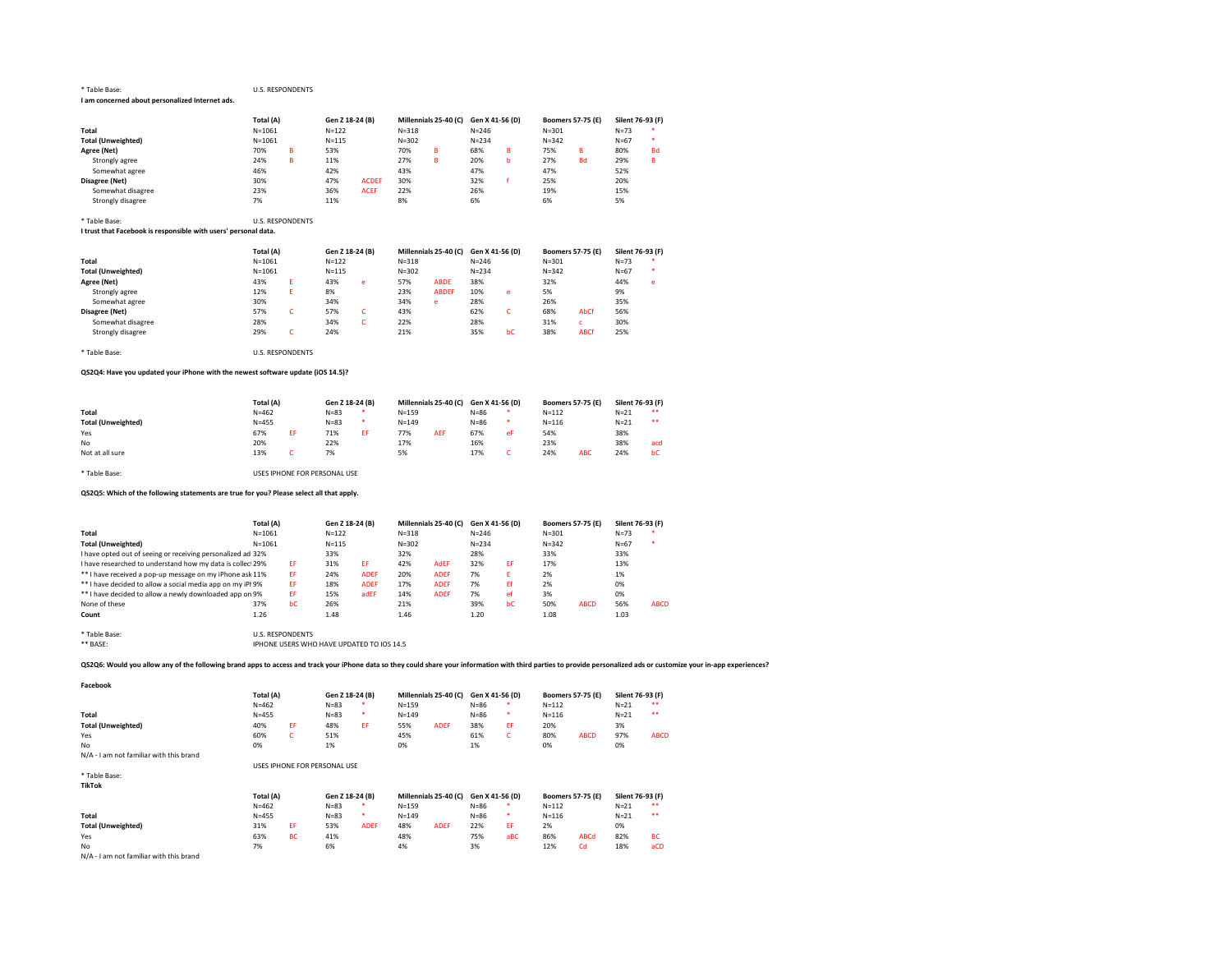# USES IPHONE FOR PERSONAL USE

| <b>INIKE</b>                            |           |           |                              |                 |           |                                       |          |     |           |                          |                  |             |
|-----------------------------------------|-----------|-----------|------------------------------|-----------------|-----------|---------------------------------------|----------|-----|-----------|--------------------------|------------------|-------------|
|                                         |           | Total (A) |                              | Gen Z 18-24 (B) |           | Millennials 25-40 (C) Gen X 41-56 (D) |          |     |           | <b>Boomers 57-75 (E)</b> | Silent 76-93 (F) |             |
|                                         | $N = 462$ |           |                              | $\star$         | $N = 159$ |                                       | $N = 86$ | *   | $N = 112$ |                          | $N=21$           | **          |
| Total                                   | $N = 455$ |           | $N = 83$                     | *               | $N = 149$ |                                       | $N = 86$ | *   | $N = 116$ |                          | $N=21$           | **          |
| <b>Total (Unweighted)</b>               | 39%       | EF        | 46%                          | EF.             | 61%       | <b>AbDEF</b>                          | 37%      | EF. | 11%       |                          | 3%               |             |
| Yes                                     | 58%       | bC        | 46%                          |                 | 38%       |                                       | 63%      | bC  | 85%       | <b>ABCD</b>              | 91%              | <b>ABCD</b> |
| No                                      | 4%        |           | 9%                           | aCD             | 2%        |                                       | 0%       |     | 5%        | d                        | 5%               | d           |
| N/A - I am not familiar with this brand |           |           |                              |                 |           |                                       |          |     |           |                          |                  |             |
|                                         |           |           | USES IPHONE FOR PERSONAL USE |                 |           |                                       |          |     |           |                          |                  |             |

\* Table Base:

# QS2Q7: How favorable or unfavorable is your opinion of mobile pop-ups from apps, websites, or your phone that provide transparency on personal data collection?

|                           |            | Total (A) |           | Gen Z 18-24 (B) |           | Millennials 25-40 (C) Gen X 41-56 (D) |           |           |           | <b>Boomers 57-75 (E)</b> | Silent 76-93 (F) |              |
|---------------------------|------------|-----------|-----------|-----------------|-----------|---------------------------------------|-----------|-----------|-----------|--------------------------|------------------|--------------|
|                           | $N = 1061$ |           | $N = 122$ |                 | $N = 318$ |                                       | $N = 246$ |           | $N = 301$ |                          | $N=73$           | $\bullet$    |
| Total                     | $N = 1061$ |           | $N = 115$ |                 | $N = 302$ |                                       | $N = 234$ |           | $N = 342$ |                          | $N = 67$         | $\bullet$    |
| <b>Total (Unweighted)</b> | 37%        | EF        | 40%       | EF              | 55%       | <b>ABDEF</b>                          | 36%       | EF.       | 26%       |                          | 4%               |              |
| Favorable (Net)           | 13%        | EF        | 14%       | EF              | 25%       | <b>AbDEF</b>                          | 12%       | EF.       | 4%        |                          | 0%               |              |
| Very favorable            | 24%        |           | 26%       |                 | 30%       | aeF                                   | 24%       | F.        | 22%       |                          | 4%               |              |
| Somewhat favorable        | 63%        |           | 60%       |                 | 45%       |                                       | 64%       | c         | 74%       | <b>ABCD</b>              | 96%              | <b>ABCDE</b> |
| Unfavorable (Net)         | 36%        |           | 42%       |                 | 30%       |                                       | 34%       |           | 38%       |                          | 49%              | aCd          |
| Somewhat unfavorable      | 27%        | bC        | 18%       |                 | 15%       |                                       | 30%       | <b>BC</b> | 36%       | <b>ABC</b>               | 47%              | <b>ABCD</b>  |
| Very unfavorable          |            |           |           |                 |           |                                       |           |           |           |                          |                  |              |

\* Table Base: U.S. RESPONDENTS

\* Table Base: Nike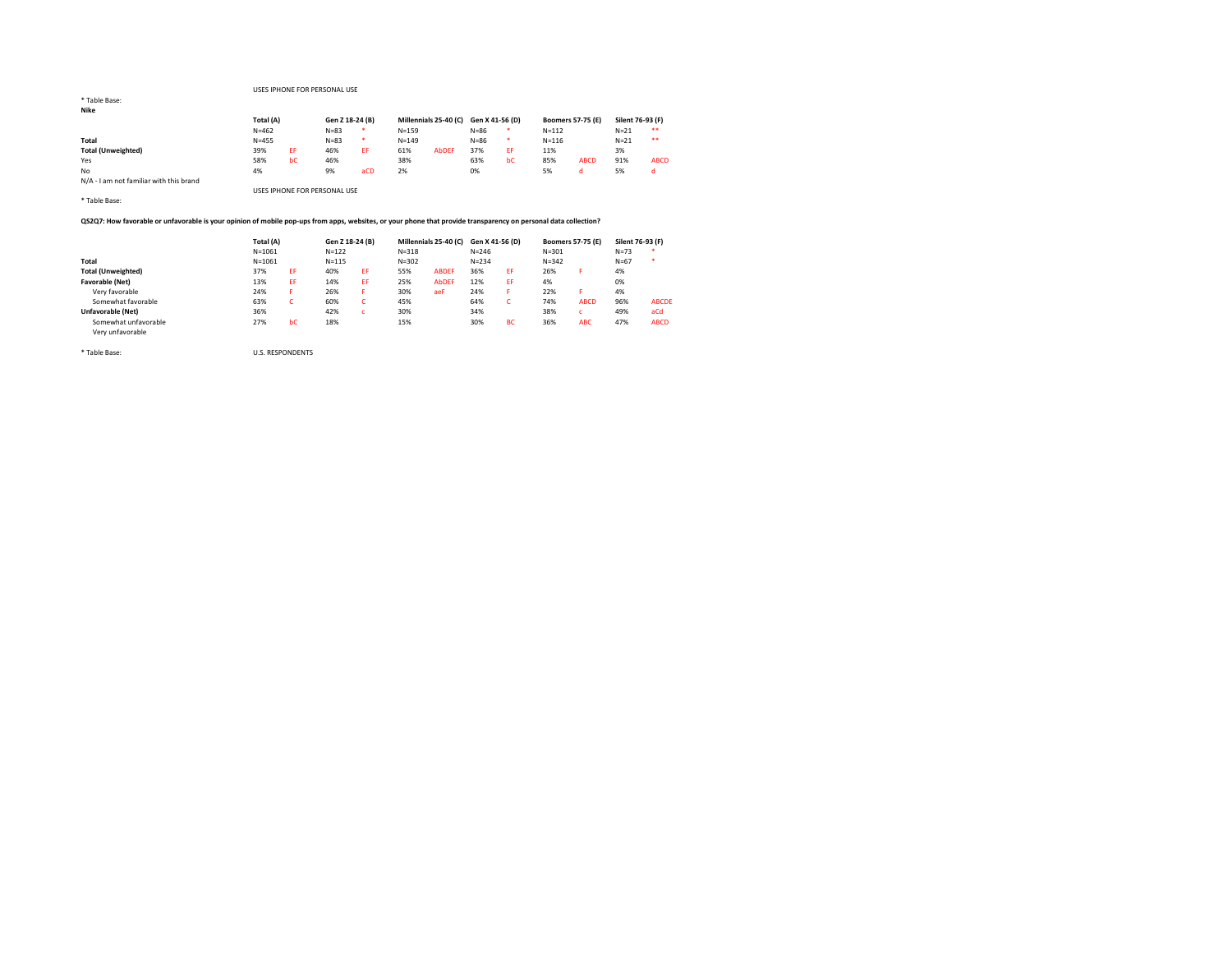|  | 043021 - HOD FLASH (24 Hour) Survey |  |  |  |
|--|-------------------------------------|--|--|--|
|  |                                     |  |  |  |

| Total (Unweighted)<br>Comfortable (Net)<br>Very comfortable<br>Somewhat comfortable<br>Uncomfortable (Net)<br>Somewhat uncomfortabl<br>Very uncomfortable                                                                                                              | Total (A)<br>$N = 1061$<br>N=1001<br>N=1061<br>39%<br>12%<br>12%<br>28%<br>37%<br>24%<br>U.S. RESPONDENT                                    | Male (B)<br>N=505<br>N=451<br>40%<br>13%<br>26%<br>60%<br>35%<br>25%                                                                                                           | Gender<br>Female (C)<br>$N = 542$<br>N=342<br>N=597<br>39%<br>10%<br>29%<br>61%<br>39%<br>22%                                                             | 18-34 (D)<br>$N=312$<br>$N=279$<br>$46\%$<br>$18\%$<br>$28\%$<br>$54\%$<br>$39\%$<br>GH<br>GH<br>i,<br>15%                                                                                   | 35-44 (E)<br>$N = 174$<br>$N = 174$<br>$N = 188$<br>$52%$<br>$33%$<br>$48%$<br>$23%$<br>FGH<br>fGH<br>h<br>24%                                                                                                                   | 45-54 (F)<br>$N = 167$<br>N=107<br>N=150<br>39%<br>11%<br>28%<br>61%<br>H<br>GH<br>$\mathsf{E}$<br>35%<br>26%<br><b>D</b>                                               | 55-64 (G)<br>$N = 178$<br>N=178<br>N=198<br>30%<br>4%<br>43%<br>70%<br>43%<br>27%<br>DE<br>$\mathbf{D}$                                                                                                                                                  | $65+ (H)$<br>N=230<br>$N = 246$<br>28%<br>4%<br>24%<br>22%<br>42%<br>42%<br>DEF<br>E<br>D                                                                                       | 18-34 (I)<br>$N = 157$<br>N=15/<br>N=107<br>47%<br>49%<br>28%<br>33%<br>37%<br>16%<br>$\frac{L M}{L M}$                                                            | 35-44 (J)<br>$N = 86$<br>$N = 106$<br>$62%$<br>$26%$<br>$36%$<br>$38%$<br>$17%$<br>iklm<br>klm<br>21%                                                                            | Male Ag<br>45-54 (K)<br>$N=81$<br>$N=51$<br>$34\%$<br>$12\%$<br>$22\%$<br>$66\%$<br>$33\%$<br><b>IM</b><br>33%           | $55 - 64$ (L)<br>N=86<br>N=74<br>20%<br>3%<br>3%<br>17%<br>80%<br>45%<br>ø<br>35%                                                               | 65+ (M)<br>$N=105$<br>$N=121$<br>27%<br>2%<br>25%<br>25%<br>$42\%$<br>31%                                                                                           | 18-34 (N)<br>$16\%$ N=155<br>N=172<br>45%<br>45%<br>28%<br>55%<br>41%<br>QR<br>14%                                                                             | 35-44 (0)<br>N=88<br>N=82<br>43%<br>43%<br>30%<br>57%<br>29%<br>28%                                                                                               | Female Ag<br>45-54 (P)<br>N=86<br>N=99<br>43%<br>10%<br>34%<br>57%<br>37%<br>19%                                                                       | 55-64 (Q)<br>$N = 92$<br>$N = 124$<br>39%<br>6%<br>33%<br>61%<br>$42\%$<br>19%                                                   | $65 + (R)$<br>$N = 125$<br>$N = 125$<br>29%<br>5%<br>23%<br>71%<br>41%<br>NoP<br>Nq<br>30%                                                                                                      | Northeast (S<br>$N = 184$<br>$N = 213$<br>44%<br>14%<br>31%<br>56%<br>29%<br>26%                                                                               | South (T)<br>$N=403$<br>$N=431$<br>$40%$<br>$11%$<br>$28%$<br>$50%$<br>$37%$<br>23%                                                                              | Region<br>Midwest (U)<br>$N = 220$<br>$\begin{array}{r} \mathsf{N}^{\mathsf{H}} \text{-} \mathsf{22U} \\ \mathsf{N} \text{-} \mathsf{186} \\ \mathsf{34\%} \\ \mathsf{8\%} \\ \mathsf{26\%} \\ \mathsf{66\%} \\ \mathsf{41\%} \\ \mathsf{187} \end{array}$<br>24% | West (V)<br>WEST N=255<br>N=231<br>39%<br>39%<br>26%<br>61%<br>39%<br>22%                                                                                                                |
|------------------------------------------------------------------------------------------------------------------------------------------------------------------------------------------------------------------------------------------------------------------------|---------------------------------------------------------------------------------------------------------------------------------------------|--------------------------------------------------------------------------------------------------------------------------------------------------------------------------------|-----------------------------------------------------------------------------------------------------------------------------------------------------------|----------------------------------------------------------------------------------------------------------------------------------------------------------------------------------------------|----------------------------------------------------------------------------------------------------------------------------------------------------------------------------------------------------------------------------------|-------------------------------------------------------------------------------------------------------------------------------------------------------------------------|----------------------------------------------------------------------------------------------------------------------------------------------------------------------------------------------------------------------------------------------------------|---------------------------------------------------------------------------------------------------------------------------------------------------------------------------------|--------------------------------------------------------------------------------------------------------------------------------------------------------------------|----------------------------------------------------------------------------------------------------------------------------------------------------------------------------------|--------------------------------------------------------------------------------------------------------------------------|-------------------------------------------------------------------------------------------------------------------------------------------------|---------------------------------------------------------------------------------------------------------------------------------------------------------------------|----------------------------------------------------------------------------------------------------------------------------------------------------------------|-------------------------------------------------------------------------------------------------------------------------------------------------------------------|--------------------------------------------------------------------------------------------------------------------------------------------------------|----------------------------------------------------------------------------------------------------------------------------------|-------------------------------------------------------------------------------------------------------------------------------------------------------------------------------------------------|----------------------------------------------------------------------------------------------------------------------------------------------------------------|------------------------------------------------------------------------------------------------------------------------------------------------------------------|-------------------------------------------------------------------------------------------------------------------------------------------------------------------------------------------------------------------------------------------------------------------|------------------------------------------------------------------------------------------------------------------------------------------------------------------------------------------|
|                                                                                                                                                                                                                                                                        |                                                                                                                                             | use for pers                                                                                                                                                                   | Please select all                                                                                                                                         | apply.                                                                                                                                                                                       |                                                                                                                                                                                                                                  |                                                                                                                                                                         |                                                                                                                                                                                                                                                          |                                                                                                                                                                                 |                                                                                                                                                                    |                                                                                                                                                                                  |                                                                                                                          |                                                                                                                                                 |                                                                                                                                                                     |                                                                                                                                                                |                                                                                                                                                                   |                                                                                                                                                        |                                                                                                                                  |                                                                                                                                                                                                 |                                                                                                                                                                |                                                                                                                                                                  |                                                                                                                                                                                                                                                                   |                                                                                                                                                                                          |
|                                                                                                                                                                                                                                                                        |                                                                                                                                             |                                                                                                                                                                                |                                                                                                                                                           |                                                                                                                                                                                              |                                                                                                                                                                                                                                  |                                                                                                                                                                         |                                                                                                                                                                                                                                                          |                                                                                                                                                                                 |                                                                                                                                                                    |                                                                                                                                                                                  |                                                                                                                          |                                                                                                                                                 |                                                                                                                                                                     |                                                                                                                                                                |                                                                                                                                                                   |                                                                                                                                                        |                                                                                                                                  |                                                                                                                                                                                                 |                                                                                                                                                                |                                                                                                                                                                  |                                                                                                                                                                                                                                                                   |                                                                                                                                                                                          |
| Total (Unweighted<br>Apple iPhone<br>Samsung Galaxy<br>Motorola Moto<br>Google Pixel<br>Xiaomi Redmi Not<br>Huawei Mate<br>Huawei P20<br>Other smartphone<br>A non-smartphone (e.g., flip phones)<br>None - I do not use a mobile phone<br>Count<br>Table Base         | Total (A)<br>$N = 1061$<br>N=1061<br>N=1061<br>44%<br>34%<br>5%<br>5%<br>5%<br>1%<br>1%<br>1%<br>1%<br>3%<br>3%<br>1.13<br>U.S. RESPONDENTS | Male (B)<br>$N = 505$<br>$N = 451$<br>$43%$<br>39%<br>6%<br>6%<br>3%<br>$\begin{array}{l} 2\% \\ 2\% \\ 12\% \end{array}$<br>$\begin{array}{l} 4\% \\ 2\% \end{array}$<br>1.18 | Gender<br>Female (C)<br>$N = 542$<br>N=597<br>44%<br>29%<br>6%<br>$4\%$<br>$1\%$<br>$\begin{array}{r} 1\% \\ 1\% \\ 15\% \end{array}$<br>3%<br>3%<br>1.09 | $18-34(D)$<br>$N = 312$<br>N=279<br>58%<br>EFGH<br>$\frac{30\%}{5\%}$<br>$\begin{array}{r} 6\% \\ 3\% \\ 3\% \\ 3\% \\ 3\% \\ 10\% \end{array}$<br>GH<br>GH<br>fH<br>fGH<br>0%<br>3%<br>1.22 | 35-44 (E)<br>$N = 174$<br>N=188<br>42%<br>$\begin{array}{r} 41\% \\ 8\% \\ 9\% \\ 7\% \\ 3\% \\ 2\% \\ 19\% \end{array}$<br><b>DH</b><br>GH<br>FGH<br>fH<br>$\frac{gH}{Dt}$<br>$\begin{array}{c} 1\% \\ 1\% \\ 1.33 \end{array}$ | 45-54 (F)<br>$N = 167$<br>$\begin{array}{r} N{=}150 \\ 40\% \\ 41\% \\ 5\% \\ 6\% \\ 6\% \\ 1\% \\ 0\% \\ 10\% \\ 10\% \\ 10\% \\ 10\% \\ 1.04 \end{array}$<br>dH<br>gH | $55-64(6)$<br>$N = 178$<br>$N=198$<br>$34\%$<br>$37\%$<br>$7\%$<br>$\begin{array}{l} 2\% \\ 0\% \end{array}$<br>0%<br>0%<br>16%<br>5%<br>3%<br>3%<br>1.03<br>d<br>De                                                                                     | $65+ (H)$<br>N=230<br>$N=246$<br>35%<br>29%<br>5%<br>$\begin{array}{l} 1\% \\ 0\% \end{array}$<br>0%<br>0%<br>0%<br>15%<br>10%<br>6%<br>1.01<br>$\frac{\text{DEFg}}{\text{EF}}$ | 18-34 (I)<br>$N = 157$<br>$N=107$<br>48%<br>$41\%$<br>$\blacksquare$<br>$8\%$<br>8%<br>3%<br>3%<br>2%<br>10%<br>0%<br>2%<br>1.25                                   | 35-44 (J)<br>$\begin{array}{l} N{=}86\\ N{=}106\\ S0\%\\ 46\%\\ 5\%\\ 13\%\\ 10\%\\ 5\%\\ 4\%\\ 14\%\\ 0\%\\ 2\%\\ \end{array}$<br>$\frac{1}{M}$<br>LM<br>IKLM<br>M<br>M<br>1.49 | Male Age<br>45-54 (K)<br>$N = 81$<br>N=51<br>43%<br>45%<br>2%<br>2%<br>4%<br>0%<br>0%<br>0%<br>0%<br>1.03                | 55-64 (L)<br>N=86<br>N=74<br>32%<br>40%<br>6%<br>2%<br>0%<br>$\begin{array}{l} 1\% \\ 0\% \\ 14\% \end{array}$<br>8%<br>2%<br><b>Uk</b><br>1.04 | 65+ (M)<br>$N = 105$<br>$N = 121$<br>39%<br>28%<br>5%<br>$\frac{2\%}{0\%}$<br>0%<br>0%<br>14%<br>$\begin{array}{l} 11\% \\ 5\% \\ 1.03 \end{array}$<br>$\mathbf{u}$ | 18-34 (N)<br>$N=155$<br>N=133<br>N=172<br>69%<br>19%<br>19%<br>OPQR<br>5%<br>3%<br>2%<br>4%<br>10%<br>pqi<br>$\begin{array}{c} 0\% \\ 4\% \end{array}$<br>1.18 | 35-44 (0)<br>N=88<br>N=82<br>35%<br>36%<br>36%<br>11%<br>$\frac{N}{Nr}$<br>5%<br>3%<br>0%<br>0%<br>23%<br>Np<br>$\begin{array}{l} 2\% \\ 1\% \end{array}$<br>1.17 | 45-54 (P)<br>N=86<br>N=99<br>37%<br>37%<br>37%<br>7%<br>8%<br>0%<br>$\boldsymbol{\mathsf{N}}$<br>of<br>0%<br>0%<br>12%<br>$3\%$<br>$1\%$<br>1.04       | $55 - 64 (Q)$<br>$N=92$<br>$N=124$<br>36%<br>33%<br>33%<br>$\bar{N}$<br>$\frac{2\%}{0\%}$<br>0%<br>0%<br>18%<br>2%<br>3%<br>1.02 | $65 + (R)$<br>$N = 125$<br>$N = 125$<br>31%<br>30%<br>4%<br>$\begin{array}{l} 1\% \\ 0\% \end{array}$<br>$\begin{array}{r} 0\% \\ 0\% \\ 16\% \\ 10\% \\ 8\% \\ 1.00 \end{array}$<br>NopQ<br>oP | Northeast (S<br>$N = 184$<br>$N = 213$<br>46%<br>39%<br>3%<br>7%<br>3%<br>2%<br>3%<br>15%<br>$\mathbf{u}$<br>$\begin{array}{l} 4\% \\ 4\% \\ 1.23 \end{array}$ | South (T)<br>$N = 403$<br>$N = 431$<br>$43%$<br>35%<br>5%<br>$\frac{3\%}{2\%}$<br>$\begin{array}{l} 1\% \\ 2\% \\ 13\% \end{array}$<br>$\frac{3\%}{3\%}$<br>1.10 | Region<br>Midwest (U<br>$N = 220$<br>$N = 186$<br>41%<br>32%<br>12%<br><b>STV</b><br>$_{1\%}^{3\%}$<br>$\begin{array}{c} 0\% \\ 0\% \\ 13\% \end{array}$<br>$\frac{5\%}{3\%}$<br>1.10                                                                             | West (V)<br>$N = 255$<br>$\begin{array}{r} \mathsf{N} = 231 \\ 46\% \\ 33\% \\ 4\% \\ 3\% \\ 3\% \\ 3\% \\ 3\% \\ 3\% \\ 2\% \\ 13\% \\ 2\% \\ 1.14 \end{array}$<br>Tu<br>$\overline{u}$ |
|                                                                                                                                                                                                                                                                        |                                                                                                                                             |                                                                                                                                                                                |                                                                                                                                                           |                                                                                                                                                                                              |                                                                                                                                                                                                                                  |                                                                                                                                                                         |                                                                                                                                                                                                                                                          |                                                                                                                                                                                 |                                                                                                                                                                    |                                                                                                                                                                                  |                                                                                                                          |                                                                                                                                                 |                                                                                                                                                                     |                                                                                                                                                                |                                                                                                                                                                   |                                                                                                                                                        |                                                                                                                                  |                                                                                                                                                                                                 |                                                                                                                                                                |                                                                                                                                                                  |                                                                                                                                                                                                                                                                   |                                                                                                                                                                                          |
|                                                                                                                                                                                                                                                                        |                                                                                                                                             |                                                                                                                                                                                |                                                                                                                                                           |                                                                                                                                                                                              |                                                                                                                                                                                                                                  |                                                                                                                                                                         |                                                                                                                                                                                                                                                          |                                                                                                                                                                                 |                                                                                                                                                                    |                                                                                                                                                                                  |                                                                                                                          |                                                                                                                                                 |                                                                                                                                                                     |                                                                                                                                                                |                                                                                                                                                                   |                                                                                                                                                        |                                                                                                                                  |                                                                                                                                                                                                 |                                                                                                                                                                |                                                                                                                                                                  |                                                                                                                                                                                                                                                                   |                                                                                                                                                                                          |
| Total<br>Total (Unweighted)<br>Agree (Net)<br>Strongly agree<br>Somewhat agree<br><b>Disagree (Net)</b><br>Somewhat disagre<br>Strongly disagree<br>* Table Rase                                                                                                       | Total (A)<br>N=994<br>N=985<br>79%<br>36%<br>44%<br>21%<br>15%<br>6%<br>SMARTPHONE LISERS                                                   | Male (B)<br>$N = 477$<br>$N = 418$<br>79%<br>37%<br>42%<br>21%<br>15%                                                                                                          | Gender<br>Female (C)<br>N=506<br>N=556<br>$\begin{array}{c} 81\% \\ 35\% \end{array}$<br>45%<br>$\frac{19\%}{15\%}$<br>4%                                 | 18-34 (D)<br>N=303<br>N=268<br>68%<br>22%<br>45%<br>32%<br>24%<br>EFGH<br>EFGH                                                                                                               | 35-44 (E)<br>$N=170$<br>$N=183$<br>$\begin{array}{l} 81\% \\ 41\% \end{array}$<br>$\overline{a}$<br>$\begin{array}{r} 41\% \\ 19\% \\ 13\% \\ 5\% \end{array}$<br>$\frac{H}{H}$                                                  | Ago<br>45-54 (F)<br>$N=164$<br>$N=147$<br>82%<br>37%<br>45%<br>18%<br>13%<br>$\overset{\mathsf{D}}{\mathsf{D}}$<br>$\frac{H}{h}$<br>6%                                  | 55-64 (G)<br>$N=166$<br>$N=184$<br>83%<br>43%<br>43%<br>39%<br>17%<br>13%<br>$\overset{\mathsf{D}}{\mathsf{D}}$<br>$\frac{H}{h}$<br>4%                                                                                                                   | $65 + (H)$<br>$N = 192$<br>$N = 203$<br>92%<br>46%<br>DEFG<br>D<br>$46%$<br>$8%$<br>$6%$<br>$2%$                                                                                | 18-34 (1)<br>$N = 154$<br>$N = 104$<br>67%<br>23%<br>44%<br>$\frac{33\%}{22\%}$<br>$_{\rm M}^{\rm BM}$<br>$11\%$                                                   | $35-44(1)$<br>$N=84$<br>$N=104$<br>$\begin{array}{r} 81\% \\ 39\% \\ 42\% \\ 19\% \\ 16\% \end{array}$<br>÷<br>$\frac{M}{M}$<br>3%                                               | Male Ag<br>45-54 (K)<br>$N = 81$<br>$N = 51$<br>76%<br>37%<br>39%<br>24%<br>24%<br>M<br>9%                               | 55-64 (L)<br>$N=77$<br>$N=67$<br>83%<br>48%<br>48%<br>35%<br>17%<br>12%<br>÷,<br>$\frac{m}{m}$                                                  | $65 + (M)$<br>$N = 89$<br>$N = 99$<br>93%<br>46%<br>$\frac{1}{4}$<br>$\begin{array}{c} 46\% \\ 7\% \\ 4\% \end{array}$<br>4%                                        | 18-34 (N)<br>N=149<br>N=164<br>68%<br>21%<br>47%<br>32%<br>25%<br>opQR<br>OpQR<br>6%                                                                           | 35-44 (O)<br>N=86<br>N=79<br>$\frac{82\%}{43\%}$<br>$\frac{n}{N}$<br>39%<br>18%<br>11%<br>7%                                                                      | Female Age<br>45-54 (P)<br>N=83<br>N=96<br>+<br>87%<br>N<br>37%<br>13%<br>10%<br>~<br>3%                                                               | 55-64 (Q)<br>$N=88$<br>$N=117$<br>83%<br>83%<br>44%<br>47%<br>17%<br>$\frac{\mathsf{N}}{\mathsf{N}}$<br>$4\%$                    | $65 + (R)$<br>$N=103$<br>$N=104$<br>91%<br>45%<br>$\begin{array}{l} 46\% \\ 9\% \\ 8\% \\ 1\% \end{array}$                                                                                      | Northeast (S)<br>$N=170$<br>$N=195$<br>$\frac{tu}{tu}$<br>7%                                                                                                   | South (T)<br>$N=378$<br>$N=403$<br>77%<br>34%<br>43%<br>23%<br>18%<br>4%                                                                                         | Region<br>Midwest (U)<br>N=202<br>N=202<br>77%<br>31%<br>46%<br>23%<br>16%<br>6%                                                                                                                                                                                  | West (V)<br>$N = 244$<br>$N = 219$<br>80%<br>80%<br>87%<br>44%<br>20%<br>13%                                                                                                             |
|                                                                                                                                                                                                                                                                        |                                                                                                                                             |                                                                                                                                                                                |                                                                                                                                                           |                                                                                                                                                                                              |                                                                                                                                                                                                                                  |                                                                                                                                                                         |                                                                                                                                                                                                                                                          |                                                                                                                                                                                 |                                                                                                                                                                    |                                                                                                                                                                                  |                                                                                                                          |                                                                                                                                                 |                                                                                                                                                                     |                                                                                                                                                                |                                                                                                                                                                   |                                                                                                                                                        |                                                                                                                                  |                                                                                                                                                                                                 |                                                                                                                                                                |                                                                                                                                                                  |                                                                                                                                                                                                                                                                   |                                                                                                                                                                                          |
| Total<br>Total (Unweighted)<br>Agree (Net)<br>Strongly agree<br>Somewhat agree<br>Disagree (Net)<br>Somewhat disagre<br>Strongly disagree                                                                                                                              | Total (A)<br>N=994<br>$N = 985$<br>$72%$<br>29%<br>44%<br>28%<br>21%<br>7%                                                                  | Male (B)<br>N=477<br>N=418<br>71%<br>29%<br>42%<br>29%<br>22%<br>8%                                                                                                            | Gender<br>Female (C)<br>N=506<br>N=556<br>73%<br>29%<br>45%<br>27%<br>20%<br>6%                                                                           | 18-34 (D)<br>N=303<br>$N = 268$<br>66%<br>22%<br>44%<br>34%<br>28%<br>$_{\rm{fit}}$<br>eFgH<br>5%                                                                                            | 35-44 (E)<br>$N=170$<br>$N=183$<br>$70\%$<br>$\begin{array}{r} 28\% \\ 41\% \\ 30\% \\ 19\% \\ 11\% \end{array}$<br>$\,$ h                                                                                                       | Age<br>45-54 (F)<br>$N=164$<br>$N=147$<br>$77%$<br>30%<br>47%<br>23%<br>16%<br>8%                                                                                       | 55-64 (G)<br>$N = 166$<br>N=166<br>N=184<br>73%<br>33%<br>33%<br>40%<br>27%<br>8%                                                                                                                                                                        | $\begin{array}{c} 65+ (H) \\ \mathsf{N} \texttt{+} 192 \end{array}$<br>N-174<br>N-203<br>80%<br>80%<br>34%<br>45%<br>20%<br>16%<br><b>De</b><br>$\overline{D}$<br>$5\%$         | $18 - 34(1)$<br>$N = 154$<br>$N=104$<br>64%<br>26%<br>37%<br>36%<br>32%<br>$\frac{\text{LM}}{\text{kLM}}$<br>$4\%$                                                 | 35-44 (J)<br>N=84<br>N=104<br>68%<br>26%<br>42%<br>32%<br>22%<br>10%                                                                                                             | Male Age<br>45-54 (K)<br>$N = 81$<br>N=51<br>69%<br>27%<br>42%<br>42%<br>31%<br>14%                                      | 55-64 (L)<br>N=77<br>N=67<br>82%<br>36%<br>47%<br>18%<br>11%<br>7%                                                                              | 65+ (M)<br>N=89<br>$N = 99$<br>79%<br>30%<br>49%<br>21%<br>15%<br>6%                                                                                                | 18-34 (N)<br>$N = 1.49$<br>$N=164$<br>69%<br>18%<br>51%<br>31%<br>$\frac{\mathbf{q}}{\mathbf{p}_\mathrm{f}}$<br>24%<br>7%                                      | 35-44 (0)<br>N=86<br>N=79<br>71%<br>30%<br>41%<br>41%<br>29%<br>16%<br>$\ddot{\phantom{1}}$<br>$\blacksquare$<br>$\mathbf{p}$<br>$13\%$                           | Female Age<br>45-54 (P)<br>N=83<br>¥<br>N=96<br>84%<br>32%<br>52%<br>16%<br>15%<br>$\begin{array}{c}\nN\text{ OQ} \\ N\text{ O}\n\end{array}$<br>$2\%$ | 55-64 (Q)<br>N=88<br>N=50<br>N=117<br>64%<br>30%<br>34%<br>36%<br>27%<br>$\alpha$<br>PR<br>P<br>P<br>9%                          | $\begin{array}{c} 65+ (R) \\ \mathsf{N} = 103 \end{array}$<br>N=104<br>81%<br>nQ<br>38%<br>42%<br>42%<br>19%<br>16%<br>N                                                                        | Northeast (S)<br>$N = 170$<br>N=170<br>N=195<br>76%<br>33%<br>43%<br>43%<br>24%<br>15%<br>9%                                                                   | South (T)<br>N=378<br>$N=403$<br>69%<br>26%<br>26%<br>43%<br>31%<br>24%<br>$7\%$                                                                                 | Region<br>Midwest (U)<br>$_{\rm N=202}$<br>N=202<br>N=168<br>74%<br>34%<br>40%<br>26%<br>26%<br>4%                                                                                                                                                                | West (V)<br>$_{\mathrm{N=244}}$<br>N=4++<br>N=219<br>73%<br>25%<br>48%<br>27%<br>19%<br>19%                                                                                              |
| * Table Base                                                                                                                                                                                                                                                           | SMARTPH                                                                                                                                     |                                                                                                                                                                                |                                                                                                                                                           |                                                                                                                                                                                              |                                                                                                                                                                                                                                  |                                                                                                                                                                         |                                                                                                                                                                                                                                                          |                                                                                                                                                                                 |                                                                                                                                                                    |                                                                                                                                                                                  |                                                                                                                          |                                                                                                                                                 |                                                                                                                                                                     |                                                                                                                                                                |                                                                                                                                                                   |                                                                                                                                                        |                                                                                                                                  |                                                                                                                                                                                                 |                                                                                                                                                                |                                                                                                                                                                  |                                                                                                                                                                                                                                                                   |                                                                                                                                                                                          |
| The brands I shop with are re-                                                                                                                                                                                                                                         |                                                                                                                                             | ion I give them                                                                                                                                                                | Gender                                                                                                                                                    |                                                                                                                                                                                              |                                                                                                                                                                                                                                  | Ago                                                                                                                                                                     |                                                                                                                                                                                                                                                          |                                                                                                                                                                                 |                                                                                                                                                                    |                                                                                                                                                                                  | Male Ago                                                                                                                 |                                                                                                                                                 |                                                                                                                                                                     |                                                                                                                                                                |                                                                                                                                                                   | Female Age                                                                                                                                             |                                                                                                                                  |                                                                                                                                                                                                 |                                                                                                                                                                |                                                                                                                                                                  |                                                                                                                                                                                                                                                                   |                                                                                                                                                                                          |
| Total<br>Total (Unweighted)<br>Agree (Net)<br>Strongly agree<br>Somewhat agree<br><b>Disagree (Net)</b><br>Somewhat disagree<br>Strongly disagree                                                                                                                      | Total (A)<br>$N = 1061$<br>N=1061<br>N=1061<br>72%<br>22%<br>28%<br>28%<br>28%                                                              | Male (B)<br>$N = 505$<br>$N = 451$<br>70%<br>23%<br>47%<br>30%<br>7%                                                                                                           | Female (C)<br>N=542<br>N=597<br>75%<br>$\begin{array}{l} 21\% \\ 54\% \end{array}$<br>25%<br>$_{21\%}$<br>4%                                              | 18-34 (D)<br>$N = 312$<br>$N=279$<br>$71%$<br>26%<br>45%<br>29%<br>24%<br><b>H</b><br>$\frac{h}{e h}$<br>5%                                                                                  | 35-44 (E)<br>$N = 174$<br>N=1/*<br>N=188<br>77%<br>27%<br>23%<br>23%<br>15%<br>15%<br>Fg.<br>7%                                                                                                                                  | 45-54 (F)<br>$N = 167$<br>N=150<br>N=150<br>65%<br>23%<br>42%<br>35%<br>32%<br>$\frac{\text{EH}}{\text{EH}}$                                                            | 55-64 (G)<br>$N = 178$<br>$\begin{array}{l} \mathsf{N}{=} \mathsf{176} \\ \mathsf{N}{=} \mathsf{198} \\ \mathsf{67\%} \\ \mathsf{18\%} \\ \mathsf{49\%} \\ \mathsf{33\%} \\ \mathsf{23\%} \\ \mathsf{10\%} \end{array}$<br>$\mathsf{e}\mathsf{H}$<br>dfe | $65+ (H)$<br>N=230<br>N=430<br>N=246<br>79%<br>16%<br>16%<br>21%<br>16%<br>$\mathsf{dFG}$<br>DEFG                                                                               | $18-34(1)$<br>$N = 157$<br>N=13/<br>N=107<br>69%<br>24%<br>45%<br>45%<br>31%<br>26%<br>$\mathbf{k}$<br>5%                                                          | 35-44 (J)<br>$N = 86$<br>N=8b<br>N=106<br>80%<br>32%<br>48%<br>48%<br>20%<br>13%<br>$\frac{\text{KL}}{\text{LM}}$<br>7%                                                          | 45-54 (K)<br>N=81<br>N=51<br>58%<br>29%<br>28%<br>28%<br>42%<br>38%<br>$\sim$<br>$\blacksquare$<br>$\frac{3M}{2M}$       | 55-64 (L)<br>N=86<br>N=74<br>62%<br>17%<br>45%<br>38%<br>23%<br>23%<br>×<br><b>Jm</b>                                                           | $65 + (M)$<br>$N = 105$<br>N=102<br>N=121<br>76%<br>15%<br>61%<br>24%<br>$\mathbf{x}$<br>100<br>$16\%$<br>8%                                                        | 18-34 (N)<br>$N = 155$<br>N=172<br>N=172<br>73%<br>28%<br>45%<br>45%<br>22%<br>5%                                                                              | 35-44 (0)<br>$N = 88$<br>N=82<br>75%<br>21%<br>54%<br>54%<br>$\sim$<br>$\frac{18\%}{7\%}$                                                                         | 45-54 (P)<br>N=86<br>N=99<br>71%<br>17%<br>54%<br>29%<br>25%<br>3%                                                                                     | 55-64 (Q)<br>N=92<br>$N=124$<br>73%<br>19%<br>53%<br>27%<br>22%<br>6%                                                            | $65 + (R)$<br>$N = 125$<br>$N=125$<br>$81%$<br>$\begin{array}{r} 16\% \\ 65\% \\ 19\% \\ 17\% \\ 2\% \end{array}$                                                                               | Northeast (S)<br>$N = 184$<br>N=104<br>N=213<br>72%<br>27%<br>45%<br>45%<br>23%<br>5%                                                                          | South (T)<br>$N = 403$<br>$N=431$<br>73%<br>22%<br>51%<br>27%<br>21%<br>6%                                                                                       | Region<br>Midwest (U)<br>N=220<br>N=186<br>69%<br>16%<br>16%<br>53%<br>31%<br>23%<br>8%                                                                                                                                                                           | West (V)<br>$N = 255$<br>N=255<br>N=231<br>73%<br>23%<br>49%<br>27%<br>23%<br>5%                                                                                                         |
| * Table Base                                                                                                                                                                                                                                                           | U.S. RESP                                                                                                                                   |                                                                                                                                                                                |                                                                                                                                                           |                                                                                                                                                                                              |                                                                                                                                                                                                                                  |                                                                                                                                                                         |                                                                                                                                                                                                                                                          |                                                                                                                                                                                 |                                                                                                                                                                    |                                                                                                                                                                                  |                                                                                                                          |                                                                                                                                                 |                                                                                                                                                                     |                                                                                                                                                                |                                                                                                                                                                   |                                                                                                                                                        |                                                                                                                                  |                                                                                                                                                                                                 |                                                                                                                                                                |                                                                                                                                                                  |                                                                                                                                                                                                                                                                   |                                                                                                                                                                                          |
| I am concerned<br>Total (Unweighted)<br>Agree (Net)<br>Strongly agree<br>Somewhat agree<br><b>Disagree (Net)</b><br>Somewhat disagre<br>Strongly disagree                                                                                                              | Total (A)<br>$N=1061$<br>$N=1061$<br>70%<br>24%<br>46%<br>30%<br>23%<br>$7\%$                                                               | Male (B)<br>N=505<br>N=451<br>70%<br>27%<br>43%<br>30%<br>22%<br>7%                                                                                                            | Gender<br>Female (C)<br>N=542<br>N=597<br>70%<br>21%<br>49%<br>30%<br>23%<br>$7\%$                                                                        | 18-34 (D)<br>$N = 312$<br>$N = 279$<br>$\begin{array}{r} 62\% \\ 18\% \\ 43\% \\ 38\% \\ 29\% \end{array}$<br>$_{\rm H}^{\rm FgH}$<br>9%                                                     | 35-44 (E)<br>$N=174$<br>$N=188$<br>65%<br>26%<br>39%<br>35%<br>26%<br>$\mathbf d$<br>$-64$<br>9%                                                                                                                                 | 45-54 (F)<br>$N=167$<br>$N=150$<br>76%<br>23%<br>53%<br>24%<br>21%<br>De<br>$\mathbf{E}$<br>3%                                                                          | 55-64 (G)<br>53-84 (4)<br>N=178<br>N=198<br>71%<br>26%<br>45%<br>29%<br>7%                                                                                                                                                                               | $65+ (H)$<br>65+ (m)<br>N=230<br>N=246<br>77%<br>28%<br>50%<br>23%<br>17%<br>$\frac{\mathsf{DE}}{\mathsf{D}}$<br>5%                                                             | $18-34(1)$<br>$N=157$<br>$N=107$<br>63%<br>20%<br>43%<br>37%<br>26%<br>11%                                                                                         | $35-44(1)$<br>$N=86$<br>$N=106$<br>64%<br>28%<br>36%<br>36%<br>29%<br>$\begin{array}{c}\nm\\ M\n\end{array}$<br>7%                                                               | Male Ag<br>45-54 (K)<br>$N=81$<br>$N=51$<br>73%<br>24%<br>24%<br>27%<br>24%<br>3%                                        | 55-64 (L)<br>N=86<br>N=74<br>73%<br>36%<br>37%<br>27%<br>21%<br>6%                                                                              | $65+ (M)$<br>$N=105$<br>$N=121$<br>$\begin{array}{r} 77\% \\ 30\% \\ 47\% \end{array}$<br>23%<br>16%<br>8%                                                          | 18-34 (N)<br>$N=155$<br>$N=172$<br>60%<br>16%<br>44%<br>40%<br>32%<br>PR<br>PR<br>$8\%$                                                                        | $35-44(0)$<br>N=88<br>N=82<br>$\begin{array}{r} 67\% \\ 24\% \\ 42\% \\ 33\% \\ 22\% \end{array}$<br>11%                                                          | Female<br>45-54 (P)<br>$N=86$<br>$N=99$<br>78%<br>23%<br>$\mathbf{N}$<br>56%<br>22%<br>19%<br>3%                                                       | 55-64 (Q)<br>$N = 92$<br>$N = 124$<br>70%<br>17%<br>53%<br>30%<br>$22\%$<br>8%                                                   | $65 + (R)$<br>$N=125$<br>$N=125$<br>78%<br>26%<br>52%<br>52%<br>22%<br>4%                                                                                                                       | Northeast (S)<br>$N=184$<br>$N=213$<br>72%<br>25%<br>47%<br>28%<br>21%<br>7%                                                                                   | South (T)<br>N=403<br>N=431<br>67%<br>23%<br>44%<br>33%<br>26%<br>$7\%$                                                                                          | Region<br>Midwest (U)<br>N=220<br>N=186<br>71%<br>21%<br>49%<br>29%<br>25%<br>$4\%$                                                                                                                                                                               | West (V)<br>$N=255$<br>$N=231$<br>71%<br>26%<br>45%<br>29%<br>20%<br>9%                                                                                                                  |
| Table Base<br>I trust that Fac                                                                                                                                                                                                                                         | U.S. RESPONDENTS                                                                                                                            |                                                                                                                                                                                |                                                                                                                                                           |                                                                                                                                                                                              |                                                                                                                                                                                                                                  |                                                                                                                                                                         |                                                                                                                                                                                                                                                          |                                                                                                                                                                                 |                                                                                                                                                                    |                                                                                                                                                                                  |                                                                                                                          |                                                                                                                                                 |                                                                                                                                                                     |                                                                                                                                                                |                                                                                                                                                                   |                                                                                                                                                        |                                                                                                                                  |                                                                                                                                                                                                 |                                                                                                                                                                |                                                                                                                                                                  |                                                                                                                                                                                                                                                                   |                                                                                                                                                                                          |
| <b>Total (Unweighted)</b><br>Agree (Net)<br>Strongly agree<br>Somewhat agree<br><b>Disagree (Net)</b><br>Somewhat disagre<br>Strongly disagree                                                                                                                         | Total (A)<br>$N=1061$<br>$N=1061$<br>43%<br>12%<br>30%<br>57%<br>28%<br>29%                                                                 | Male (B)<br>N=505<br>N=451<br>$\frac{42\%}{14\%}$<br>28%<br>$\frac{58\%}{26\%}$<br>32%                                                                                         | Female (C)<br>N=542<br>N=597<br>45%<br>11%<br>33%<br>55%<br>29%<br>26%                                                                                    | 18-34 (D)<br>$N=312$<br>$N=279$<br>49%<br>49%<br>15%<br>34%<br>51%<br>29%<br>GH<br>GH<br>G<br>$\ddot{\phantom{a}}$<br>22%                                                                    | 35-44 (E)<br>35-44 (4)<br>N=174<br>N=188<br>S8%<br>23%<br>35%<br>42%<br>FGH<br>dFGH<br>23%                                                                                                                                       | Ago<br>45-54 (F)<br>$\frac{6}{6}$<br>$\mathsf E$<br>28%                                                                                                                 | 55-64 (G)<br>$N = 178$<br>$N = 198$<br>26%<br>4%<br>22%<br>74%<br>33%<br>DEFh<br>Æ.<br>41%<br>DEF                                                                                                                                                        | $65+ (H)$<br>$N=230$<br>$N=246$<br>36%<br>7%<br>29%<br>64%<br>29%<br>35%<br>$\begin{array}{c} \text{DE} \\ \text{e} \\ \text{DE} \end{array}$                                   | 18-34 (1)<br>$N=157$<br>$N=107$<br>47%<br>47%<br>35%<br>35%<br>53%<br>$\begin{array}{c} \mathsf{LM} \\ \mathsf{L} \\ \mathsf{Lm} \\ \mathsf{J} \end{array}$<br>23% | 35-44 (J)<br>35 = 4 1<br>N=86<br>N=106<br>66%<br>32%<br>35%<br>34%<br>18%<br>IKLM<br>IKLM<br>Lm<br>16%                                                                           | Male Ag<br>45-54 (K)<br>N=81<br>N=81<br>N=51<br>37%<br>37%<br>24%<br>63%<br>$\mathbf{L}$<br>31%                          | 55-64 (L)<br>1984<br>N=86<br>N=74<br>18%<br>2%<br>17%<br>82%<br>à,<br><b>UKm</b><br>55%                                                         | $65 + (M)$<br>$N=105$<br>$N=121$<br>32%<br>10%<br>23%<br>68%<br>68%<br>×.<br>$\mathbf{u}$<br>42%                                                                    | 18-34 (N)<br>$N=155$<br>$N=172$<br>$51\%$<br>$17\%$<br>$33\%$<br>$49\%$<br>$28\%$<br>$\mathbf{Q} \mathbf{r}$<br>QR<br>21%                                      | $35-44(0)$<br>N=88<br>N=82<br>A9%<br>15%<br>35%<br>×,<br>$\mathsf q$<br><b>QR</b><br>$\frac{51\%}{21\%}$<br>$30\%$                                                | 45-54 (P)<br>N=86<br>N=99<br>47%<br>11%<br>36%<br>$53\%$<br>$28\%$<br>25%                                                                              | 55-64 (Q)<br>$N=92$<br>$N=124$<br>33%<br>6%<br>27%<br>67%<br>38%<br>$_{\rm O}^{\rm Nop}$<br>29%                                  | $65 + (R)$<br>$N=125$<br>$N=125$<br>39%<br>4%<br>35%<br>61%<br>31%<br>30%                                                                                                                       | Northeast (S)<br>$N=184$<br>$N=213$<br>47%<br>16%<br>30%<br>53%<br>23%<br>30%                                                                                  | South (T)<br>N=403<br>N=431<br>42%<br>42%<br>12%<br>30%<br>58%<br>30%                                                                                            | Region<br>Midwest (U)<br>$N = 220$<br>$N = 186$<br>38%<br>11%<br>27%<br>62%<br>31%<br>31%                                                                                                                                                                         | West (V)<br>$N=255$<br>$N=231$<br>$44\%$<br>$10\%$<br>$34\%$<br>$56\%$<br>$26\%$                                                                                                         |
| Table Base                                                                                                                                                                                                                                                             | U.S. RESPONDENTS                                                                                                                            |                                                                                                                                                                                |                                                                                                                                                           |                                                                                                                                                                                              |                                                                                                                                                                                                                                  |                                                                                                                                                                         |                                                                                                                                                                                                                                                          |                                                                                                                                                                                 |                                                                                                                                                                    |                                                                                                                                                                                  |                                                                                                                          |                                                                                                                                                 |                                                                                                                                                                     |                                                                                                                                                                |                                                                                                                                                                   |                                                                                                                                                        |                                                                                                                                  |                                                                                                                                                                                                 |                                                                                                                                                                |                                                                                                                                                                  |                                                                                                                                                                                                                                                                   |                                                                                                                                                                                          |
|                                                                                                                                                                                                                                                                        | west software undate (IOS 14.5)?                                                                                                            |                                                                                                                                                                                |                                                                                                                                                           |                                                                                                                                                                                              |                                                                                                                                                                                                                                  |                                                                                                                                                                         |                                                                                                                                                                                                                                                          |                                                                                                                                                                                 |                                                                                                                                                                    |                                                                                                                                                                                  |                                                                                                                          |                                                                                                                                                 |                                                                                                                                                                     |                                                                                                                                                                |                                                                                                                                                                   |                                                                                                                                                        |                                                                                                                                  |                                                                                                                                                                                                 |                                                                                                                                                                |                                                                                                                                                                  |                                                                                                                                                                                                                                                                   |                                                                                                                                                                                          |
|                                                                                                                                                                                                                                                                        |                                                                                                                                             |                                                                                                                                                                                |                                                                                                                                                           |                                                                                                                                                                                              |                                                                                                                                                                                                                                  | Age                                                                                                                                                                     |                                                                                                                                                                                                                                                          |                                                                                                                                                                                 |                                                                                                                                                                    |                                                                                                                                                                                  | Male Ag                                                                                                                  |                                                                                                                                                 |                                                                                                                                                                     |                                                                                                                                                                |                                                                                                                                                                   |                                                                                                                                                        |                                                                                                                                  |                                                                                                                                                                                                 |                                                                                                                                                                |                                                                                                                                                                  |                                                                                                                                                                                                                                                                   |                                                                                                                                                                                          |
| <b>Total (Unweighted)</b><br>No<br>Not at all sure<br>Table Rase                                                                                                                                                                                                       | Total (A)<br>$N = 462$<br>N=455<br>67%<br>20%<br>13%<br>USES IPHONE FOR PERSONAL USE                                                        | Male (B)<br>$N=219$<br>$N = 187$<br>76%<br>15%<br>$\epsilon$<br>10%                                                                                                            | Gender<br>Female (C)<br>$N=241$<br>$N = 265$<br>59%<br>25%<br><b>B</b><br>17%                                                                             | 18-34 (D)<br>$N = 182$<br>$N = 167$<br>$73%$<br>$21%$<br><b>H</b><br>$6\%$                                                                                                                   | 35-44 (E)<br>N=74<br>N=83<br>80%<br>12%<br>$\mathbf{H}$<br>$8\%$                                                                                                                                                                 | 45-54 (F)<br>N=66<br>N=60<br>70%<br>17%<br>$\lambda$<br>$\mathbf{H}$<br>13%                                                                                             | 55-64 (G)<br>N=61<br>N=64<br>68%<br>14%<br>14%<br>$\mathcal{L}$<br>$\mathbf{H}$<br>$\mathbf{a}$                                                                                                                                                          | $65+ (H)$<br>N=80<br>N=81<br>38%<br>32%<br>¢,<br>EfG<br>DEF<br>30%                                                                                                              | 18-34 (1)<br>N=75<br>N=50<br>92%<br>7%<br>¢<br><b>LM</b><br>$1\%$                                                                                                  | 35-44 (J)<br>N=43<br>N=54<br>87%<br>10%<br>÷<br>$\,$ LM<br>3%                                                                                                                    | 45-54 (K)<br>N=34<br>N=22<br>84%<br>9%<br>$\frac{1}{\omega}$<br>7%                                                       | 55-64 (L)<br>N=27<br>N=23<br>60%<br>18%<br>$\mathbb{Z}$<br>22%<br>$\alpha$                                                                      | $65 + (M)$<br>N=41<br>N=40<br>37%<br>38%<br>à,<br>$\frac{u}{u}$<br>26%                                                                                              | 18-34 (N)<br>N=106<br>N=117<br>59%<br>31%<br>$\frac{r}{\alpha}$<br>10%                                                                                         | 35-44 (O)<br>N=31<br>N=29<br>71%<br>15%<br>$\mathcal{A}$<br>$\mathbb{R}$<br>14%                                                                                   | 45-54 (P)<br>N=32<br>N=38<br>55%<br>26%<br>18%                                                                                                         | 55-64 (Q)<br>N=33<br>N=41<br>74%<br>10%<br>16%<br>$\ddot{\phantom{1}}$<br>$\mathbf{R}$                                           | $65 + (R)$<br>N=39<br>N=41<br>39%<br>26%<br>35%<br>$\sim$                                                                                                                                       | Northeast (S)<br>N=84<br>N=96<br>63%<br>23%<br>14%                                                                                                             | South (T)<br>$_{\rm N=171}$<br>$N = 185$<br>$62%$<br>$22%$<br>16%                                                                                                | Region<br>Midwest (U)<br>N=90<br>N=65<br>71%<br>18%<br>11%                                                                                                                                                                                                        | West (V)<br>$N=117$<br>N=109<br>74%<br>16%<br>10%                                                                                                                                        |
|                                                                                                                                                                                                                                                                        |                                                                                                                                             |                                                                                                                                                                                |                                                                                                                                                           |                                                                                                                                                                                              |                                                                                                                                                                                                                                  |                                                                                                                                                                         |                                                                                                                                                                                                                                                          |                                                                                                                                                                                 |                                                                                                                                                                    |                                                                                                                                                                                  |                                                                                                                          |                                                                                                                                                 |                                                                                                                                                                     |                                                                                                                                                                |                                                                                                                                                                   |                                                                                                                                                        |                                                                                                                                  |                                                                                                                                                                                                 |                                                                                                                                                                |                                                                                                                                                                  |                                                                                                                                                                                                                                                                   |                                                                                                                                                                                          |
| OS2O5: Which of the following statements are true for you?                                                                                                                                                                                                             |                                                                                                                                             | ect all that apply                                                                                                                                                             |                                                                                                                                                           |                                                                                                                                                                                              |                                                                                                                                                                                                                                  |                                                                                                                                                                         |                                                                                                                                                                                                                                                          |                                                                                                                                                                                 |                                                                                                                                                                    |                                                                                                                                                                                  |                                                                                                                          |                                                                                                                                                 |                                                                                                                                                                     |                                                                                                                                                                |                                                                                                                                                                   |                                                                                                                                                        |                                                                                                                                  |                                                                                                                                                                                                 |                                                                                                                                                                |                                                                                                                                                                  |                                                                                                                                                                                                                                                                   |                                                                                                                                                                                          |
| <b>Total (Unweighted)</b><br>Thave opted out of seeing or receiving personalized a 32%<br>Thave researched to understand how my data is colle 29%<br>** I have received a pop-up message on my iPhone as 11%<br>I have decided to allow a social media app on my il 9% | Total (A)<br>$N = 1061$<br>$N = 1061$                                                                                                       | Male (B)<br>$N=505$<br>N=451<br>31%<br>35%<br>11%<br>$\mathsf{c}$<br>11%                                                                                                       | Female (C)<br>N=542<br>N=597<br>33%<br>24%<br>11%<br>8%                                                                                                   | 18-34 (D)<br>$N=312$<br>$N=279$<br>33%<br>34%<br>22%<br>22%<br>GH<br>FGH<br>eFGH                                                                                                             | 35-44 (E)<br>$N=174$<br>$N=188$<br>$\begin{array}{r} 31\% \\ 48\% \\ 15\% \\ 12\% \end{array}$<br>DFGH<br>fGH<br>GH                                                                                                              | Age<br>45-54 (F)<br>45 - 5 - 1<br>N = 150<br>N = 150<br>28 %<br>31 %<br>7 %<br>7 %<br>$\frac{\mathsf{GH}}{\mathsf{H}}$<br>eH                                            | 55-64 (G)<br>N=178<br>N=198<br>35%<br>20%<br>3%<br>3%                                                                                                                                                                                                    | $65+ (H)$<br>$N = 230$<br>$\begin{array}{r} \tt{N} = 246 \\ 31\% \\ 14\% \end{array}$<br>2%<br>0%                                                                               | $18-34(1)$<br>$N = 157$<br>$N = 107$<br>34%<br>40%<br>23%<br>$\frac{\text{IM}}{\text{kLM}}$<br>20%<br>uw.                                                          | $35-44(1)$<br>$N=86$<br>$N=106$<br>22%<br>57%<br>17%<br>18%<br>$\begin{array}{c} \text{BA} \, \text{M} \\ \text{LM} \\ \text{LM} \\ \text{LM} \end{array}$                       | Male Age<br>45-54 (K)<br>N=81<br>N=51<br>31%<br>40%<br>9%<br>12%<br>$\,$ .<br>$\frac{\text{IM}}{\text{LM}}$<br><b>LM</b> | 55-64 (L)<br>N=86<br>N=74<br>35%<br>24%<br>24%<br>J.<br>0%                                                                                      | $65+ (M)$<br>831 (m)<br>N=105<br>N=121<br>30%<br>14%<br>1%                                                                                                          | 18-34 (N)<br>$N=155$<br>$N=172$<br>33%<br>28%<br>22%<br>$\frac{\mathsf{QR}}{\mathsf{PQR}}$<br>17%<br>OPOR                                                      | $35-44(0)$<br>N=88<br>N=82<br>40%<br>39%<br>14%<br>$\frac{\mathsf{p}}{\mathsf{p} \mathsf{Q} \mathsf{R}}$ qR<br>6%                                                 | Female Age<br>45-54 (P)<br>N=86<br>N=99<br>25%<br>23%<br>6%<br>5%                                                                                      | 55-64 (Q)<br>$N=92$<br>$N=124$<br>$35%$<br>$15%$<br>5%<br>6%                                                                     | $65 + (R)$<br>$N = 125$<br>$N = 125$<br>$\frac{31\%}{13\%}$<br>2%<br>0%                                                                                                                         | Northeast (S)<br>$\mathsf{N}{=}184$<br>$N = 213$<br>29%<br>27%<br>8%<br>7%                                                                                     | South (T)<br>$N = 403$<br>$N = 431$<br>$\begin{array}{r} 31\% \\ 28\% \\ 10\% \end{array}$<br>10%                                                                | Region<br>Midwest (U)<br>Nillen<br>N=220<br>N=186<br>31%<br>33%<br>13%<br>11%                                                                                                                                                                                     | West (V)<br>N=255<br>N=255<br>N=231<br>37%<br>30%<br>13%<br>9%                                                                                                                           |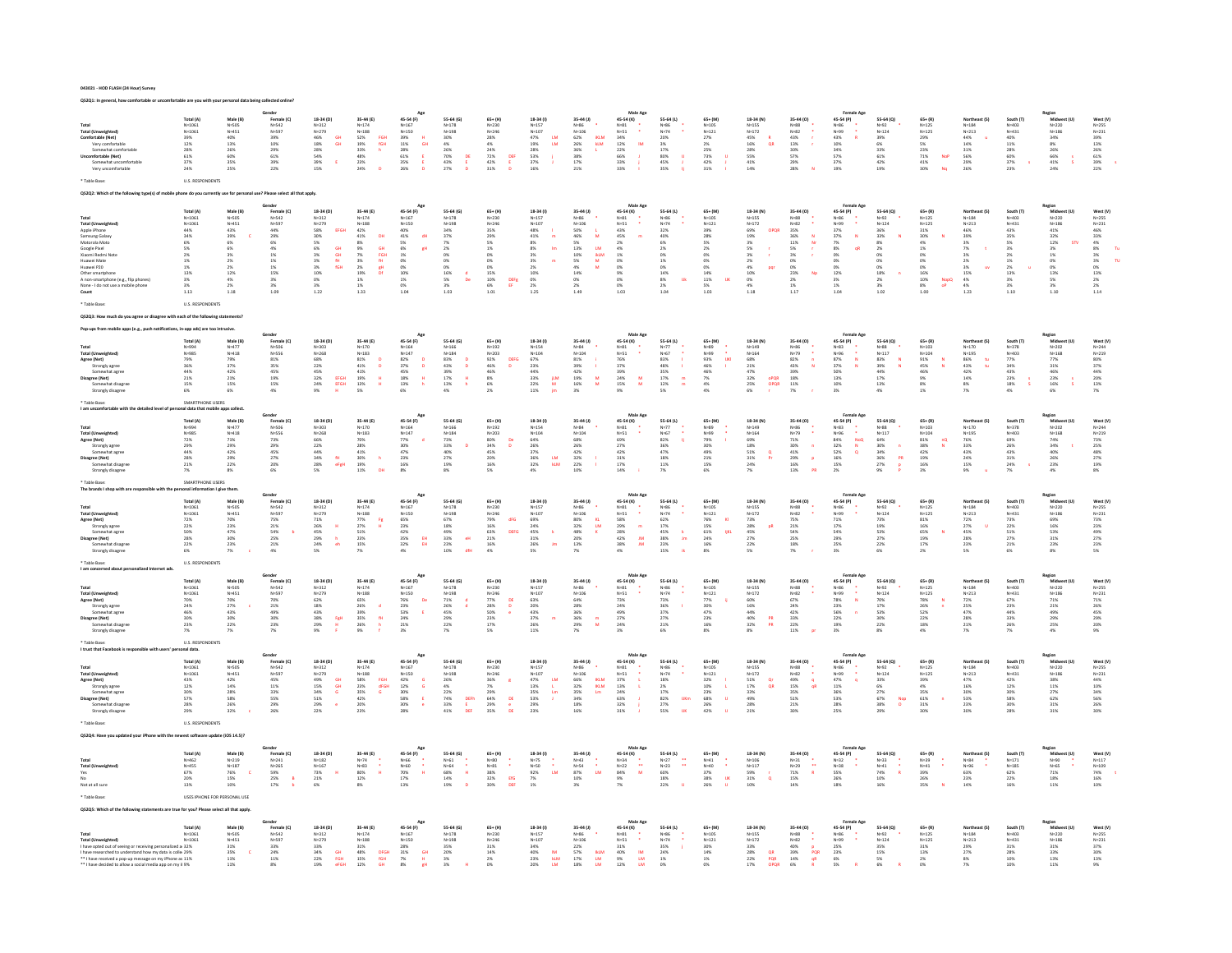| ** I have decided to allow a newly downloaded app o 9%<br>None of these<br>Count                                                                                                                                      | 37%<br>1.26                  | 11%<br>33%<br>1.33                        | 6%<br>40%<br>1.21   | 15%<br>23%<br>1.46     | 12%<br>22%<br>1.40 | 39%<br>1.23       | 5%<br>44%<br>1.10 | 0%<br>58%<br><b>DEFG</b><br>1.05 | 20%<br>18%<br>1.54 | 16%<br>19%<br>1.49 | 14%<br>31%<br>1.36             | 2%<br>44%<br>1.06                    | 0%<br>59%<br>TIKI<br>1.04 | 10%<br>28%<br>1.38 | 7%<br>24%<br>1.31 | 6%<br>47%<br>1.11 | 8%<br>44%<br><b>NO</b><br>1.13 | 1%<br>58%<br>1.05       | 11%<br>42%<br>NOq<br>1.23 | 9%<br>39%<br>1.27 | 6%<br>36%<br>1.30    | 9%<br>29%<br>1.25 |  |
|-----------------------------------------------------------------------------------------------------------------------------------------------------------------------------------------------------------------------|------------------------------|-------------------------------------------|---------------------|------------------------|--------------------|-------------------|-------------------|----------------------------------|--------------------|--------------------|--------------------------------|--------------------------------------|---------------------------|--------------------|-------------------|-------------------|--------------------------------|-------------------------|---------------------------|-------------------|----------------------|-------------------|--|
| * Table Base:<br>** BASE:                                                                                                                                                                                             | U.S. RESPONDENTS             | IPHONE USERS WHO HAVE UPDATED TO IOS 14.5 |                     |                        |                    |                   |                   |                                  |                    |                    |                                |                                      |                           |                    |                   |                   |                                |                         |                           |                   |                      |                   |  |
| Q52Q6: Would you allow any of the following brand apps to access and track your iPhone data so they could share your information with third parties to provide personalized ads or customize your in-app experiences? |                              |                                           |                     |                        |                    |                   |                   |                                  |                    |                    |                                |                                      |                           |                    |                   |                   |                                |                         |                           |                   |                      |                   |  |
| Facebook                                                                                                                                                                                                              |                              |                                           |                     |                        |                    |                   |                   |                                  |                    |                    |                                |                                      |                           |                    |                   |                   |                                |                         |                           |                   |                      |                   |  |
|                                                                                                                                                                                                                       | Total (A)                    | Male (B)                                  | Gender<br>Female (C | 18-34 (D)              | 35-44 (E)          | 45-54 (F)         | 55-64             | 65+ (H)                          | $18-34(1)$         | 35-44 (J)          | Male Age<br>45-54 (K)          | 55-64 (L)                            | 65+ (M)                   | 18-34 (N)          | 35-44 (0)         | <b>Female Age</b> | 55-64 (0)                      | $65 + (R)$              | Northeast                 | South (T)         | Region<br>Midwest (U | West (V)          |  |
| Total                                                                                                                                                                                                                 | $N = 462$                    | $N = 219$                                 | $N = 241$           | $N = 182$              | $N = 74$           | $N = 66$          | $N = 61$          | $N = 80$                         | $N = 75$           | $N=43$             | $N = 34$                       | $\cdots$<br>$N = 27$                 | $N=41$                    | $N = 106$          | $N = 31$          | $N = 32$          | $N=33$                         | $N = 39$                | $N = 84$                  | $N = 171$         | N=90                 | $N = 117$         |  |
| <b>Total (Unweighted)</b>                                                                                                                                                                                             | N=455                        | $N = 187$                                 | $N = 265$           | $N = 167$              | $N = 83$           | $N = 60$          | $N = 64$          | $N = 81$                         | $N=50$             | N=54               | $\mathbf{a}$<br>$N=22$         | $\bullet\bullet$<br>$N = 23$         | $N = 40$                  | $N = 117$          | $N=29$            | $N = 38$          | $N=41$                         | $N=41$                  | $N = 96$                  | $N = 185$         | N=65                 | $N = 109$         |  |
| Yes                                                                                                                                                                                                                   | 40%                          | 41%                                       | 39%                 | 49%<br>GH <sub>3</sub> | 60%                | 38%               | 28%               | 11%                              | 53%                | 72%                | 43%                            | 6%                                   | 7%                        | 46%                | 44%               | 32%               | 46%                            | 14%                     | 39%                       | 43%               | 31%                  | 42%               |  |
|                                                                                                                                                                                                                       | 60%                          | 59%                                       | 61%                 | 51%                    | 40%                | 61%               | 72%               | 89%<br><b>DEFG</b>               | 47%                | 28%                | 57%                            | 94%<br><b>TIK</b>                    | 92%<br>TIK                | 53%                | 56%               | 66%               | 54%                            | 86%                     | 59%<br><b>NOpO</b>        | 57%               | 69%                  | 58%               |  |
| N/A - I am not familiar with this brand                                                                                                                                                                               | 0%                           | 0%                                        | 1%                  | 1%                     | 0%                 | 1%                | n <sub>6</sub>    | 1%                               | n%                 | CPM                | n <sub>6</sub>                 | n%                                   | 1%                        | 1%                 | 0%                | 2%                | CPK.                           | n%                      | 2%                        | n%                | n%                   | 0%                |  |
| * Table Base:<br>TikTok                                                                                                                                                                                               | USES IPHONE FOR PERSONAL USE |                                           |                     |                        |                    |                   |                   |                                  |                    |                    |                                |                                      |                           |                    |                   |                   |                                |                         |                           |                   |                      |                   |  |
|                                                                                                                                                                                                                       |                              |                                           | Gender              |                        |                    | Ago               |                   |                                  |                    |                    | Male Age                       |                                      |                           |                    |                   | Female Age        |                                |                         |                           |                   | Region               |                   |  |
|                                                                                                                                                                                                                       | Total (A)                    | Male (B)                                  | Female (C           | 18-34 (D)              | 35-44 (E)          | 45-54 (F          | 55-64             | 65+ (H)                          | $18-34(1)$         | 35-44 (J)          | 45-54 (K)                      | 55-64 (L)                            | 65+1M                     | 18-34 (N)          | 35-44 (0)         |                   | 55-64 (0)                      | $65 + (R)$              | Northeast (S)             | South (T)         | Midwest (L           | West (V)          |  |
| Total                                                                                                                                                                                                                 | $N = 462$                    | $N = 219$                                 | $N = 241$           | $N = 182$              | $N = 74$           | $N = 66$          | $N = 61$          | $N=80$                           | $N = 75$           | $N=43$             | $N = 34$                       | $N = 27$<br>$\cdots$                 | $N=41$                    | $N = 106$          | $N = 31$          | $N = 32$          | $N=33$                         | $N = 39$                | $N = 84$                  | $N = 171$         | N=90                 | $N = 117$         |  |
| <b>Total (Unweighted)</b>                                                                                                                                                                                             | N=455                        | $N = 187$                                 | $N = 265$           | $N = 167$              | N=83               | $N = 60$          | $N = 64$          | $N = 81$                         | $N = 50$           | N=54               | $N=22$<br>$\ddot{\phantom{1}}$ | $\overline{\phantom{a}}$<br>$N = 23$ | $N = 40$                  | $N = 117$          | $N=29$            | $N = 38$          | $N=41$                         | $N=41$                  | $N = 96$                  | $N = 185$         | N=65                 | $N = 109$         |  |
| Yes.                                                                                                                                                                                                                  | 31%                          | 32%                                       | 30%                 | 51%<br><b>FGH</b>      | 42%                | 22%               | 7%                | n%                               | 55%                | 48%                | 24%                            | n%                                   | n%                        | 48%                | 32%               | 20%               | 12%                            | CON.                    | 38%                       | 29%               | 25%                  | 32%               |  |
| No.                                                                                                                                                                                                                   | 63%<br>7%                    | 62%<br>7%                                 | 64%<br>7%           | 45%<br>4%              | 52%<br>7%          | 75%<br>3%         | 83%<br>11%        | 87%<br>ns<br>13%<br>-né          | 38%<br>7%          | 45%<br>7%          | 76%<br>0%                      | 96%<br>m<br>4%                       | 87%<br>13%                | 51%<br>2%          | 61%<br>6%         | 74%<br>6%         | 72%<br>16%                     | 86%<br><b>NO</b><br>14% | 53%<br>9%                 | 64%<br>7%         | 72%<br>3%            | 60%<br>7%         |  |
| N/A - I am not familiar with this brand                                                                                                                                                                               |                              |                                           |                     |                        |                    |                   |                   |                                  |                    |                    |                                |                                      |                           |                    |                   |                   |                                |                         |                           |                   |                      |                   |  |
| * Table Base:                                                                                                                                                                                                         | USES IPHONE FOR PERSONAL USE |                                           |                     |                        |                    |                   |                   |                                  |                    |                    |                                |                                      |                           |                    |                   |                   |                                |                         |                           |                   |                      |                   |  |
| Nike                                                                                                                                                                                                                  |                              |                                           | Gender              |                        |                    |                   |                   |                                  |                    |                    | Male Age                       |                                      |                           |                    |                   | <b>Female Age</b> |                                |                         |                           |                   | Region               |                   |  |
|                                                                                                                                                                                                                       | Total (A)                    | Male (B)                                  | Female (C)          | 18-34 (D)              | 35-44 (E)          | 45-54 (F          | 55-64 (           | $65+ (H)$                        | $18-34(1)$         | 35-44 (J)          | 45-54 (K)                      | 55-64 (L)                            | $65 + (100)$              | 18-34 (N)          | 35-44 (0)         | 45-54 (P)         | 55-64 (0)                      | $65 + (R)$              | Northeast (S)             | South (T          | Midwest (U           | West (V)          |  |
| Total                                                                                                                                                                                                                 | $N = 462$                    | $N = 219$                                 | $N = 241$           | $N = 182$              | $N = 74$           | $N = 66$          | $N = 61$          | $N = 80$                         | $N = 75$           | $N=43$             | $N = 34$                       | $\bullet\bullet$<br>$N = 27$         | $N=41$                    | $N = 106$          | $N = 31$          | $N = 37$          | $N=33$                         | $N = 39$                | $N = 84$                  | $N = 171$         | N=90                 | $N = 117$         |  |
| <b>Total (Unweighted)</b>                                                                                                                                                                                             | N=455                        | $N = 187$                                 | $N = 265$           | $N = 167$              | $N = 83$           | $N = 60$          | N=64              | NaR1                             | N=50               | N=54               | $N = 22$                       |                                      | Na40                      | $N = 117$          | $N=29$            | Na25              | No41                           | No41                    | $N = 96$                  | $N = 185$         | N=65                 | $N = 109$         |  |
| Yes                                                                                                                                                                                                                   | 39%                          | 44%                                       | 35%                 | 53%<br><b>SGH</b>      | 58%<br>FGH         | 38%               | 14%               | 6%                               | 60%<br><b>LM</b>   | 71%                | 44%                            | 4%                                   | 7%                        | 48%<br>OR          | 40%               | 32%               | 22%                            | 5%                      | 42%                       | 42%               | 30%                  | 38%               |  |
|                                                                                                                                                                                                                       | 58%                          | 52%                                       | 63%                 | 42%                    | 41%                | 62%               | 84%<br>DEF        | 87%<br>DEE                       | 31%                | 29%                | 56%                            | 96%                                  | 84%<br>TIK                | 49%                | 57%               | 68%               | 75%                            | 90%                     | <b>NOP</b><br>56%         | 54%               | 69%                  | 56%               |  |
| N/A - I am not familiar with this brand                                                                                                                                                                               | 4%                           | 5%                                        | $3\%$               | 5%                     | $1\%$              | n%                | 1%                | 7%<br>. of                       | 9%                 | CPM                | n%                             | nw                                   | 9%                        | 2%                 | 3%                | n%                | 3%                             | 5%                      | 2%                        | 4%                | 1%                   | 7%                |  |
| * Table Base:                                                                                                                                                                                                         | USES IPHONE FOR PERSONAL USE |                                           |                     |                        |                    |                   |                   |                                  |                    |                    |                                |                                      |                           |                    |                   |                   |                                |                         |                           |                   |                      |                   |  |
| QS2Q7: How favorable or unfavorable is your opinion of mobile pop-ups from apps, websites, or your phone that provide transparency on personal data collection?                                                       |                              |                                           |                     |                        |                    |                   |                   |                                  |                    |                    |                                |                                      |                           |                    |                   |                   |                                |                         |                           |                   |                      |                   |  |
|                                                                                                                                                                                                                       |                              |                                           | Gender              |                        |                    | Ago               |                   |                                  |                    |                    | Male Age                       |                                      |                           |                    |                   | <b>Female Age</b> |                                |                         |                           |                   | Region               |                   |  |
|                                                                                                                                                                                                                       | Total (A)                    | Male (B)                                  | Female (C           | 18-34 (D)              | 35-44 (E)          | 45-54 (F)         | 55-64 (G          | $65+ (H)$                        | 18-34 (I)          | 35-44 (J)          | 45-54 (K)                      | 55-64 (L)                            | 65+ (M)                   | 18-34 (N)          | 35-44 (0)         |                   | 55-64 (0)                      | $65 + (R)$              | Northeast (S)             | South (T)         | Midwest (1           | West (V)          |  |
| Total                                                                                                                                                                                                                 | $N = 1061$                   | $N = 505$                                 | $N = 542$           | $N = 312$              | $N = 174$          | $N = 167$         | $N = 178$         | $N = 230$                        | $N = 157$          | $N = 86$           | $N = 81$                       | N=86                                 | $N = 105$                 | $N=155$            | $N = 88$          | Na26              | Nu:92                          | $N = 125$               | $N = 184$                 | $N = 403$         | $N = 220$            | $N = 255$         |  |
| <b>Total (Unweighted)</b>                                                                                                                                                                                             | $N = 1061$                   | $N = 451$                                 | $N = 597$           | $N = 279$              | $N = 188$          | $N = 150$         | $N = 198$         | $N = 246$                        | $N = 107$          | $N = 106$          | $N = 51$                       | $N = 74$                             | $N = 121$                 | $N = 172$          | $N = 82$          | $N = 99$          | $N = 124$                      | $N = 125$               | $N = 213$                 | $N = 431$         | $N = 186$            | $N = 231$         |  |
| Favorable (Net)                                                                                                                                                                                                       | 37%                          | 39%                                       | 36%                 | 46%                    | 55%                | 35%               | 32%               | 15%                              | 50%                | 69%                | 29%                            | 25%                                  | 13%                       | 43%                | 42%               | 41%               | 38%                            | 16%                     | 38%                       | 39%               | 32%                  | 36%               |  |
| Very favorable                                                                                                                                                                                                        | 13%                          | 15%                                       | 11%                 | 19%<br>EGE             | 26%                | 10%               | 26%               | 2%                               | 21%<br>M           | 381                |                                |                                      | 1%                        | 17%                | 14%               | 11%               | 10%                            | 3%                      | 15%                       | 11%               | 14%                  | 13%               |  |
| Somewhat favorable                                                                                                                                                                                                    | 24%                          | 24%                                       | 24%                 | 27%<br>54%             | 30%<br>45%         | 25%<br>65%        | 68%               | 13%<br>85%                       | 29%<br>50%         | 31%<br>31%         | 21%<br>71%                     | 23%<br>75%                           | 12%<br>87%                | 26%<br>57%         | 29%<br>58%        | 30%<br>59%        | 29%<br>62%                     | 13%<br>84%              | 24%<br>62%<br><b>NOPO</b> | 28%<br>61%        | 18%<br>68%           | 24%<br>64%        |  |
|                                                                                                                                                                                                                       |                              |                                           |                     |                        |                    |                   |                   |                                  |                    |                    |                                |                                      |                           |                    |                   |                   |                                |                         |                           |                   |                      |                   |  |
| Unfavorable (Net)                                                                                                                                                                                                     | 63%                          | 61%                                       | 64%                 |                        |                    |                   |                   |                                  |                    |                    |                                |                                      |                           |                    |                   |                   |                                |                         |                           |                   |                      |                   |  |
| Somewhat unfavorable                                                                                                                                                                                                  | 36%                          | 34%                                       | 37%                 | 39%                    | 25%                | 34%<br><b>IDE</b> | 34%               | 44%                              | 39%                | 21%                | 35%                            | 31%<br>44%                           | 42%                       | 38%                | 28%               | 33%               | 36%                            | 46%<br>Op<br>No         | 36%                       | 35%               | 37%                  | 37%               |  |
| Very unfavorable<br>* Table Base:                                                                                                                                                                                     | 27%<br>U.S. RESPONDENTS      | 27%                                       | 27%                 | 15%                    | 20%                | 31%               | 35%<br>DE         | 41%<br>DE                        | 11%                | 10%                | 36%                            |                                      | 45%                       | 19%                | 29%               | 27%               | 26%                            | 38%                     | 26%                       | 26%               | 31%                  | 26%               |  |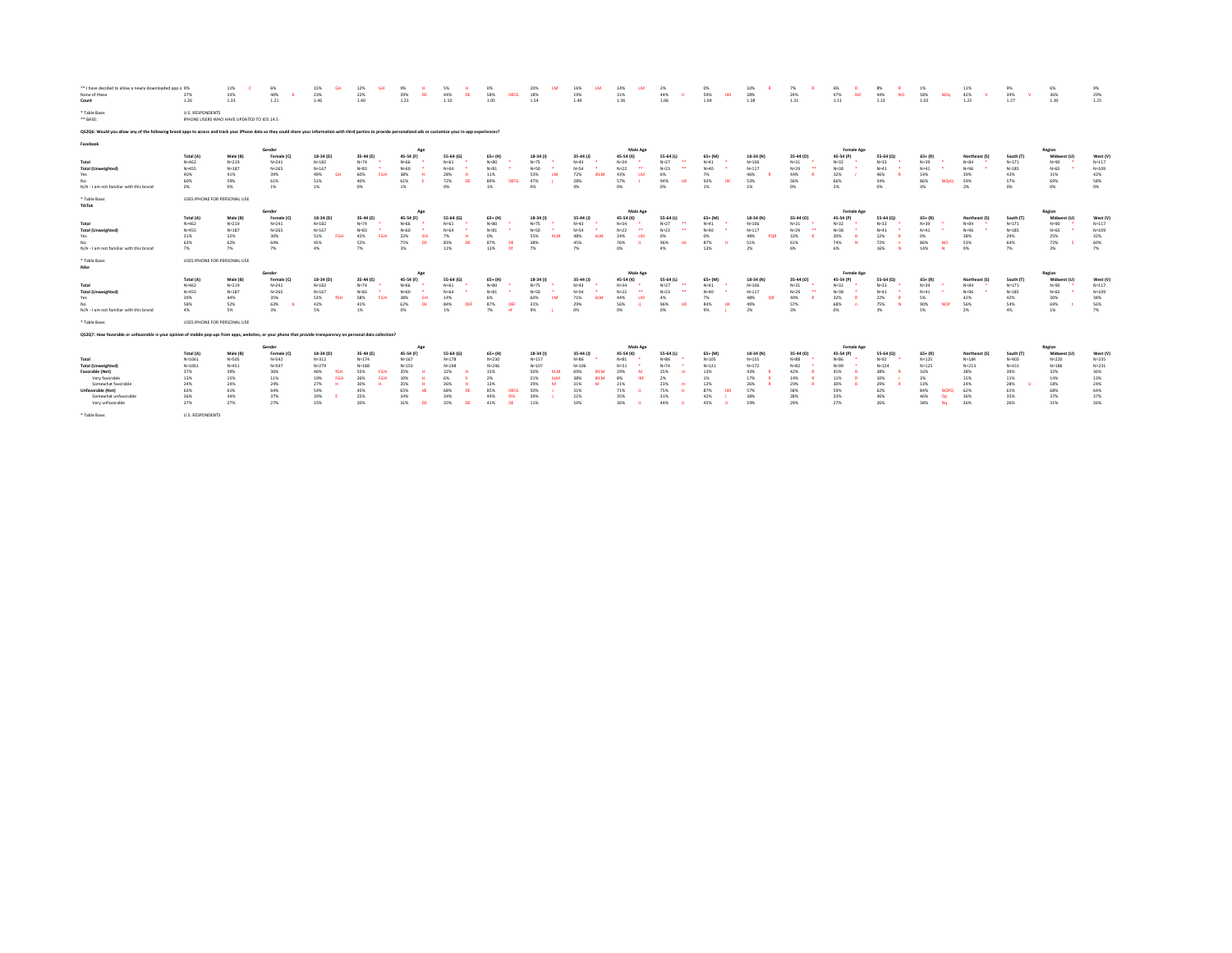# 043021 - HOD FLASH (24 Hour) Survey

QS2Q1: In general, how comfortable or uncomfortable are you with your personal data being collected online?

| <b>Total (Unweighted)</b><br>Comfortable (Net)<br>Very comfortable<br>Somewhat comfortable<br>mfortable (Net)<br>Somewhat uncomfortable<br>Very uncomfortable                                                                                                             | Total (A)<br>$N = 1061$<br>$N = 1061$<br>39%<br>12%<br>28%<br>61%<br>37%<br>24%                                                            | Less than \$50K (B)<br>$N = 315$<br>$N = 383$<br>38%<br>9%<br>28%<br>62%<br>- F<br>38%<br>24%                                                                                          | \$50K - \$74.9K (C)<br>$N = 171$<br>$N = 200$<br>$31\%$<br>10%<br>$21\%$<br>69%<br>45%<br>$\frac{E}{E}$<br>24%                                                                                        | \$75K - \$99.9K (D)<br>$N = 136$<br>$N = 131$<br>32%<br>5%<br>27%<br>68%<br>43%<br>24%                                                     | $5100K + (F)$<br>$N = 370$<br>$N = 278$<br>$48\%$<br><b>BCD</b><br>$\frac{18\%}{30\%}$<br><b>BcD</b><br>$\frac{52\%}{32\%}$<br>21%                                                                              | HS or Less (F)<br>$N = 340$<br>$N = 321$<br>37%<br>9%<br>28%<br>63%<br>38%<br>26%                                                                                     | Educatio<br>Some College (G)<br>$N = 351$<br>$N = 325$<br>38%<br>9%<br>29%<br>62%<br>39%<br>23%                                                                                        | College Grad+ (H)<br>$N = 239$<br>$N = 270$<br>42%<br>15%<br>Fs.<br>$27\%$<br>58%<br>34%<br>22%                                                        | Yes (I)<br>$N = 584$<br>$N = 549$<br>$45\%$<br>$\begin{array}{l} 16\% \\ 29\% \end{array}$<br>55%<br>34%<br>21%                                           | Employee<br>No (J)<br>$N = 477$<br>$N = 512$<br>$33\%$<br>7%<br>26%<br>$67\%$<br>$40\%$<br>27%                                                                | Yes (K)<br>$N = 388$<br>$N = 335$<br>53%<br>20%<br>33%<br>47%<br>29%<br>17%                                                                                                         | Children in HI<br>No (L)<br>$N = 673$<br>$N = 726$<br>$31\%$<br>7%<br>25%<br>$\frac{69\%}{41\%}$<br><b>x</b><br>$\mathbf{K}$<br>27% | Yes (M)<br>$N = 325$<br>$N = 302$<br>56%<br>23%<br>33%<br>N<br>44%<br>28%<br>17%                                     | f Child Under 18<br>No (N)<br>$N = 736$<br>$N = 759$<br>$32\%$<br>7%<br><b>25%</b><br>$\frac{68\%}{41\%}$<br>M<br>${\bf M}$<br>27%<br><b>Ad</b> | r (O)<br>$N = 746$<br>$N = 739$<br>38%<br>12%<br>25%<br>62%<br>39%<br>p<br>22%                                                                                                 | Home Ownership<br>Renter (P)<br>$N = 278$<br>$N = 289$<br>45%<br>$\bullet$<br>10%<br>35%<br>$\circ$<br>55%<br>33%<br>22% | Married (O)<br>$N = 492$<br>$N = 534$<br>42%<br>13%<br>29%<br>58%<br>36%<br>22%                                | Not ma<br>$N = 569$<br>$N = 527$<br>37%<br>10%<br>26%<br>63%<br>38%<br>25%                                                                       | White (S)<br>$N = 647$<br>$N = 765$<br>35%<br>11%<br><b>25%</b><br>65%<br>39%<br>26%                            | Race/E<br>AA (T)<br>$N = 126$<br>$N = 88$<br>45%<br>10%<br>$35\%$<br>55%<br>32%<br>23%                                                          | <b>Hispanic (U)</b><br>$N = 177$<br>$N = 115$<br>$51\%$<br>$\begin{array}{l} 18\% \\ 32\% \end{array}$<br>$\frac{49\%}{31\%}$<br>19%                                                                              |
|---------------------------------------------------------------------------------------------------------------------------------------------------------------------------------------------------------------------------------------------------------------------------|--------------------------------------------------------------------------------------------------------------------------------------------|----------------------------------------------------------------------------------------------------------------------------------------------------------------------------------------|-------------------------------------------------------------------------------------------------------------------------------------------------------------------------------------------------------|--------------------------------------------------------------------------------------------------------------------------------------------|-----------------------------------------------------------------------------------------------------------------------------------------------------------------------------------------------------------------|-----------------------------------------------------------------------------------------------------------------------------------------------------------------------|----------------------------------------------------------------------------------------------------------------------------------------------------------------------------------------|--------------------------------------------------------------------------------------------------------------------------------------------------------|-----------------------------------------------------------------------------------------------------------------------------------------------------------|---------------------------------------------------------------------------------------------------------------------------------------------------------------|-------------------------------------------------------------------------------------------------------------------------------------------------------------------------------------|-------------------------------------------------------------------------------------------------------------------------------------|----------------------------------------------------------------------------------------------------------------------|-------------------------------------------------------------------------------------------------------------------------------------------------|--------------------------------------------------------------------------------------------------------------------------------------------------------------------------------|--------------------------------------------------------------------------------------------------------------------------|----------------------------------------------------------------------------------------------------------------|--------------------------------------------------------------------------------------------------------------------------------------------------|-----------------------------------------------------------------------------------------------------------------|-------------------------------------------------------------------------------------------------------------------------------------------------|-------------------------------------------------------------------------------------------------------------------------------------------------------------------------------------------------------------------|
| Table Base                                                                                                                                                                                                                                                                | U.S. RESPONDENTS                                                                                                                           |                                                                                                                                                                                        |                                                                                                                                                                                                       |                                                                                                                                            |                                                                                                                                                                                                                 |                                                                                                                                                                       |                                                                                                                                                                                        |                                                                                                                                                        |                                                                                                                                                           |                                                                                                                                                               |                                                                                                                                                                                     |                                                                                                                                     |                                                                                                                      |                                                                                                                                                 |                                                                                                                                                                                |                                                                                                                          |                                                                                                                |                                                                                                                                                  |                                                                                                                 |                                                                                                                                                 |                                                                                                                                                                                                                   |
|                                                                                                                                                                                                                                                                           |                                                                                                                                            | one do you currently use for personal use? Please select all that apply                                                                                                                |                                                                                                                                                                                                       |                                                                                                                                            |                                                                                                                                                                                                                 |                                                                                                                                                                       | Education                                                                                                                                                                              |                                                                                                                                                        |                                                                                                                                                           |                                                                                                                                                               |                                                                                                                                                                                     | Children in HH                                                                                                                      |                                                                                                                      | Parent of Child Under 18                                                                                                                        |                                                                                                                                                                                | Home Ownershi                                                                                                            |                                                                                                                | Marital Status                                                                                                                                   |                                                                                                                 | Race/Ft                                                                                                                                         |                                                                                                                                                                                                                   |
| <b>Total (Unweighted</b><br>Apple iPhone<br>Samsung Galaxy<br>Motorola Moto<br>Google Pixel<br>.<br>Xianmi Redmi Not<br>Huawei Mate<br>Huawei P20<br>Other smartphon<br>A non-smartphone (e.g., flip phones)<br>None - I do not use a mobile phone<br>Count<br>Table Base | Total (A)<br>$N = 1061$<br>$N = 1061$<br>44%<br>34%<br>6%<br>5%<br>2%<br>1%<br>$1\%$<br>13%<br>3%<br>3%<br>1.13<br><b>U.S. RESPONDENTS</b> | Less than \$50K (B)<br>$N = 315$<br>$N = 383$<br>32%<br>35%<br>$\begin{array}{l} 8\% \\ 4\% \end{array}$<br>dE<br>$\epsilon$<br>$1\%$<br>2%<br>$0\%$<br>19%<br>cDE<br>3%<br>4%<br>1.08 | \$50K - \$74.9K (C)<br>$N = 171$<br>$N = 200$<br>40%<br>35%<br>$_{1\%}^{\text{8\%}}$<br>de<br>$\frac{0\%}{0\%}$<br>$\begin{array}{l} 1\% \\ 12\% \end{array}$<br>$_{1\%}^{8\%}$<br><b>BDE</b><br>1.06 | \$75K - \$99.9K (D)<br>$N = 1.36$<br>$N = 131$<br>41%<br>$41\%$<br>$\frac{3\%}{3\%}$<br>3%<br>2%<br>O%<br>10%<br>$\frac{2\%}{2\%}$<br>1.06 | $$100K+ (E)$<br>$N = 370$<br>$N = 278$<br>56%<br><b>BCD</b><br>$32\%$<br>$\begin{array}{l} 3\% \\ 8\% \\ 4\% \\ 2\% \end{array}$<br>BCd<br>ЬC<br>3%<br>11%<br>$\begin{array}{l} 2\% \\ 1\% \end{array}$<br>1.22 | HS or Less (F)<br>$N = 340$<br>$N = 321$<br>39%<br>32%<br>$\frac{6\%}{3\%}$<br>$\begin{array}{l} 2\% \\ 1\% \end{array}$<br>$0\%$<br>15%<br>$\frac{4\%}{5\%}$<br>1.07 | Some College (G)<br>$N = 351$<br>$N = 325$<br>38%<br>36%<br>$\begin{array}{l} 8\% \\ 5\% \\ 0\% \\ 1\% \end{array}$<br>$\frac{2\%}{15\%}$<br>$\mathbf{r}$<br>$\frac{4\%}{3\%}$<br>1.12 | College Grad+ (H)<br>$N = 229$<br>$N = 270$<br>$\frac{51\%}{37\%}$<br><b>FG</b><br>$3\%$ 5%<br>$1\%$<br>1%<br>$1\%$<br>8%<br>$\frac{3\%}{2\%}$<br>1.12 | Yes(1)<br>N=584<br>$N = 549$<br>50%<br>36%<br>$\frac{4\%}{7\%}$<br>$\frac{3\%}{2\%}$<br>$2\%$<br>11%<br>$\begin{array}{l} 2\% \\ 1\% \end{array}$<br>1.19 | Employed<br>No (J)<br>$N = 477$<br>$N = 512$<br>36%<br>$33\%$<br>$\begin{array}{l} 8\% \\ 2\% \end{array}$<br>$1\%$<br>0%<br>$0\%$<br>16%<br>5%<br>5%<br>1.06 | Yes (K)<br>$N = 388$<br>$N = 335$<br>51%<br>36%<br>$\begin{array}{l} 7\% \\ 8\% \end{array}$<br>5%<br>3%<br>$\frac{3\%}{13\%}$<br>$\begin{array}{c} 0\% \\ 1\% \end{array}$<br>1.28 | No(L)<br>$N = 673$<br>$N = 726$<br>39%<br>33%<br>5%<br>3%<br>$1\%$<br>0%<br>$0\%$<br>14%<br>5%<br>4%<br>1.05                        | Yes (M)<br>$N = 325$<br>$N = 302$<br>50%<br>37%<br>5%<br>8%<br>5%<br>3%<br>2%<br>13%<br>$1\%$ 1%<br>1.25             | No (N)<br>$N = 736$<br>$N = 759$<br>41%<br>33%<br>6%<br>3%<br>$1\%$<br>0%<br>$1\%$<br>14%<br>5%<br>4%<br>$\frac{M}{M}$<br>1.08                  | r (O)<br>$N = 746$<br>$N = 739$<br>47%<br>34%<br>5%<br>$5\%$<br>$\begin{array}{l} 2\% \\ 2\% \end{array}$<br>$1\%$<br>11%<br>$\begin{array}{l} 4\% \\ 2\% \end{array}$<br>1.13 | Renter (P)<br>$N=278$<br>$N = 289$<br>38%<br>34%<br>6%<br>3%<br>$1\%$<br>1%<br>$2\%$<br>19%<br>3%<br>3%<br>1.10          | Married (Q)<br>$N = 492$<br>N=534<br>45%<br>36%<br>S%<br>5%<br>3%<br>$2\%$<br>$1\%$<br>14%<br>4%<br>2%<br>1.16 | Not mar<br>N=569<br>$N = 527$<br>42%<br>33%<br>6%<br>$4\%$<br>1%<br>1%<br>$1\%$<br>13%<br>$\frac{3\%}{4\%}$<br>$\alpha$<br>1.10                  | White (S)<br>N=647<br>$N = 765$<br>41%<br>34%<br>6%<br>4%<br>$2\%$<br>$1\%$<br>$1\%$<br>15%<br>5%<br>3%<br>1.11 | AA (T)<br>$N = 126$<br>$N = 88$<br>41%<br>40%<br>5%<br>2%<br>4%<br>1%<br>$1\%$<br>12%<br>$\frac{0\%}{0\%}$<br>1.06                              | Hispanic (U)<br>$N = 177$<br>$N = 115$<br>52%<br>37%<br>$\begin{array}{l} 7\% \\ 11\% \end{array}$<br>$\begin{array}{l} 2\% \\ 3\% \end{array}$<br>$\begin{array}{c} 4\% \\ 11\% \end{array}$<br>$0\%$ 2%<br>1.29 |
|                                                                                                                                                                                                                                                                           |                                                                                                                                            |                                                                                                                                                                                        |                                                                                                                                                                                                       |                                                                                                                                            |                                                                                                                                                                                                                 |                                                                                                                                                                       |                                                                                                                                                                                        |                                                                                                                                                        |                                                                                                                                                           |                                                                                                                                                               |                                                                                                                                                                                     |                                                                                                                                     |                                                                                                                      |                                                                                                                                                 |                                                                                                                                                                                |                                                                                                                          |                                                                                                                |                                                                                                                                                  |                                                                                                                 |                                                                                                                                                 |                                                                                                                                                                                                                   |
| <b>Total (Unweight</b><br>Agree (Net)<br>Strongly agree<br>Somewhat agree<br><b>Disagree (Net)</b><br>Somewhat disagree<br>Strongly disagree                                                                                                                              | Total (A)<br>N=994<br>N=985<br>79%<br>36%<br>44%<br>21%<br>15%<br>6%                                                                       | Less than \$50K (B)<br>$N = 294$<br>N=356<br>75%<br>30%<br>46%<br>25%<br>19%<br>6%                                                                                                     | \$50K - \$74.9K (C)<br>$N = 156$<br>$N = 182$<br>75%<br>39%<br>36%<br>25%<br>20%<br>$\frac{1}{2}$<br>5%                                                                                               | \$75K - \$99.9K (D)<br>$N = 131$<br>$N = 125$<br>80%<br>39%<br>41%<br>20%<br>13%<br>7%                                                     | $5100K + (F)$<br>$N = 358$<br>$N = 267$<br><b>BC</b><br>84%<br>$37\%$<br>$47\%$<br>$\epsilon$<br>$\frac{16\%}{11\%}$<br>5%                                                                                      | HS or Less (F)<br>$N = 312$<br>$N = 290$<br>73%<br>28%<br>45%<br>$\frac{27\%}{19\%}$<br>$\frac{H}{H}$<br>$8\%$                                                        | Education<br>Some College (G)<br>$N = 329$<br>$N = 300$<br>77%<br>33%<br>45%<br>$\frac{23\%}{18\%}$<br>$\frac{\mathsf{h}}{\mathsf{H}}$<br>$5\%$                                        | College Grad+ (H)<br>$N = 228$<br>$N = 257$<br>85%<br><b>Fg</b><br>$\begin{array}{l} 44\% \\ 40\% \end{array}$<br>FG<br>$15%$<br>$10%$<br>5%           | Yes (I)<br>$N = 566$<br>$N = 530$<br>78%<br>35%<br>43%<br>$\begin{array}{l} 22\% \\ 16\% \end{array}$<br>6%                                               | Employee<br>No (J)<br>$N = 428$<br>$N = 455$<br>82%<br>37%<br>45%<br>$\frac{18\%}{13\%}$<br>5%                                                                | Yes(K)<br>$N = 381$<br>$N = 329$<br>76%<br>33%<br>43%<br>$\frac{24\%}{17\%}$<br>7%                                                                                                  | Children in HI-<br>No (L)<br>$N = 613$<br>$N = 656$<br>82%<br>$38\%$<br>44%<br>$\frac{18\%}{14\%}$<br>5%                            | Yes (M)<br>$N = 319$<br>$N = 296$<br>78%<br>36%<br>42%<br>22%<br>15%<br>6%                                           | Parent of Child Under 18<br>No (N)<br>$N = 674$<br>$N = 689$<br>80%<br>36%<br>44%<br>20%<br>15%<br>5%                                           | $N = 703$<br>$N = 693$<br>81%<br>37%<br>44%<br>19%<br>14%<br>5%                                                                                                                | Home Ownershir<br>Renter (P<br>$N = 260$<br>$N = 268$<br>78%<br>33%<br>45%<br>$\frac{22\%}{17\%}$<br>5%                  | Married (O)<br>$N = 465$<br>N=503<br>85%<br>$42\%$<br>43%<br>15%<br>12%<br>4%                                  | <b>Marital Status</b><br>Not ma<br>$N = 529$<br>$N = 482$<br>75%<br>$31\%$<br>44%<br>$\frac{25\%}{18\%}$<br>$\alpha$<br>$8\%$<br>$\alpha$        | White (S)<br>N=596<br>$N = 705$<br>TU.<br>85%<br>41%<br>tU<br>44%<br>$\frac{15\%}{12\%}$<br>3%                  | Race/Et<br>AA (T)<br>$N = 126$<br>$N = 87$<br>68%<br>$28\%$<br>39%<br>$\frac{32\%}{25\%}$<br>$\frac{\mathsf{S}}{\mathsf{S}\mathsf{u}}$<br>$7\%$ | <b>Hispanic (U</b><br>$N = 172$<br>$N = 111$<br>75%<br>27%<br>48%<br>$\frac{25\%}{13\%}$<br>12%                                                                                                                   |
| I am uncomfortable with the detailed level of                                                                                                                                                                                                                             | SMARTPHONE USERS<br>sonal data that mobile apps collect.                                                                                   |                                                                                                                                                                                        |                                                                                                                                                                                                       |                                                                                                                                            |                                                                                                                                                                                                                 |                                                                                                                                                                       | Educatio                                                                                                                                                                               |                                                                                                                                                        |                                                                                                                                                           | Employee                                                                                                                                                      |                                                                                                                                                                                     | Children in HF                                                                                                                      |                                                                                                                      | of Child Under 18                                                                                                                               |                                                                                                                                                                                |                                                                                                                          |                                                                                                                | <b>Marital Status</b>                                                                                                                            |                                                                                                                 |                                                                                                                                                 |                                                                                                                                                                                                                   |
| <b>Total (Unweighted)</b><br>Agree (Net)<br>Strongly agree<br>Somewhat agree<br><b>Disagree (Net)</b><br>Somewhat disagre<br>Strongly disagree                                                                                                                            | Total (A)<br>N=994<br>$N = 985$<br>$72\%$<br>29%<br>44%<br>28%<br>21%<br>7%                                                                | Less than \$50K (B)<br>N=294<br>$N = 356$<br>69%<br>22%<br>47%<br>31%<br>23%<br>8%                                                                                                     | \$50K - \$74.9K (C)<br>$N = 156$<br>$N = 182$<br>$71\%$<br>30%<br>42%<br>29%<br>22%<br>7%                                                                                                             | \$75K - \$99.9K (D)<br>$N = 131$<br>$N=125$<br>75%<br>34%<br>42%<br>25%<br>18%<br>7%                                                       | \$100K+ (E)<br>$N = 358$<br>$N = 267$<br>$71\%$<br>30%<br>$41\%$<br>29%<br>$22\%$<br>7%                                                                                                                         | HS or Less (F)<br>$N = 312$<br>$N = 290$<br>$71\%$<br>23%<br>48%<br>29%<br>23%<br>7%                                                                                  | Some College (G)<br>$N = 325$<br>$N = 300$<br>$71\%$<br>27%<br>44%<br>29%<br>$24\%$<br>5%                                                                                              | College Grad+ (H)<br>$N = 228$<br>$N = 257$<br>$74\%$<br>35%<br>39%<br>26%<br>$17\%$<br>9%                                                             | Yes (I)<br>$N = 566$<br>$N = 530$<br>68%<br>29%<br>39%<br>32%<br>$22\%$<br>9%                                                                             | No(1)<br>$N = 428$<br>$N = 455$<br>$77\%$<br>28%<br>$49\%$<br>23%<br>$18\%$<br>4%                                                                             | Yes (K)<br>$N = 381$<br>$N = 329$<br>66%<br>26%<br>40%<br>34%<br>25%<br>9%                                                                                                          | No (L)<br>$N = 613$<br>N=656<br>76%<br>30%<br>46%<br>24%<br>$18\%$<br>6%                                                            | Yes (M)<br>$N = 319$<br>$N = 296$<br>67%<br>28%<br>39%<br>33%<br>24%<br>9%                                           | No (N)<br>$N = 674$<br>$N = 689$<br>$74\%$<br>29%<br>46%<br>26%<br>$19\%$<br>6%                                                                 | Home<br>r (O)<br>$N = 703$<br>$N = 693$<br>$73%$<br>$31%$<br>42%<br>27%<br>20%<br>6%                                                                                           | Renter (P)<br>$N = 260$<br>$N = 268$<br>68%<br>21%<br>47%<br>32%<br>23%<br>9%                                            | Married (O)<br>$N = 465$<br>$N = 503$<br>$76\%$<br>34%<br>41%<br>24%<br>18%<br>6%                              | Not married (R)<br>N=529<br>$N = 482$<br>69%<br>23%<br>45%<br>$\alpha$<br>31%<br><b>23%</b><br><b>q</b><br>$8\%$                                 | White (S)<br>N=596<br>$N = 705$<br>75%<br>31%<br>44%<br>25%<br>19%<br>6%                                        | AA (T)<br>$N = 126$<br>$N = 87$<br>68%<br>25%<br>43%<br>32%<br>26%<br>6%                                                                        | Hispanic (U)<br>$N = 172$<br>$N = 111$<br>$65\%$<br>25%<br>40%<br>35%<br>22%<br>13%                                                                                                                               |
| Table Base                                                                                                                                                                                                                                                                | SMARTPHONE USERS                                                                                                                           | n I give then                                                                                                                                                                          |                                                                                                                                                                                                       |                                                                                                                                            |                                                                                                                                                                                                                 |                                                                                                                                                                       |                                                                                                                                                                                        |                                                                                                                                                        |                                                                                                                                                           |                                                                                                                                                               |                                                                                                                                                                                     |                                                                                                                                     |                                                                                                                      |                                                                                                                                                 |                                                                                                                                                                                |                                                                                                                          |                                                                                                                |                                                                                                                                                  |                                                                                                                 |                                                                                                                                                 |                                                                                                                                                                                                                   |
| Total<br><b>Total (Unweighted)</b><br>Agree (Net)<br>Strongly agree<br>Somewhat agree<br>Disagree (Net)<br>Somewhat disagree<br>Strongly disagree                                                                                                                         | Total (A)<br>$N = 1061$<br>$N = 1061$<br>72%<br>22%<br>50%<br>28%<br>22%<br>6%                                                             | Less than \$50K (B)<br>$N = 315$<br>$N = 383$<br>74%<br>19%<br>55%<br>26%<br>20%                                                                                                       | \$50K - \$74.9K (C)<br>$N = 171$<br>$N = 200$<br>74%<br>23%<br>$\frac{51\%}{26\%}$<br>23%                                                                                                             | <b>Household Income</b><br>\$75K - \$99.9K (D)<br>$N = 136$<br>$N = 131$<br>69%<br>18%<br>$\frac{51\%}{31\%}$<br>29%<br>be<br>2%           | $$100K + (E)$<br>$N = 370$<br>$N = 278$<br>71%<br>29%<br><b>BD</b><br>$\frac{43\%}{29\%}$<br>20%<br>$\epsilon$                                                                                                  | HS or Less (F)<br>$N = 340$<br>$N = 321$<br>70%<br>$16\%$<br>54%<br>30%<br>23%<br>$7\%$                                                                               | Education<br>Some College (G)<br>$N = 351$<br>$N = 325$<br>72%<br>23%<br>49%<br>28%<br>23%<br>4%                                                                                       | College Grad+ (H)<br>$N = 239$<br>$N = 270$<br>75%<br>$24\%$<br>$\frac{51\%}{25\%}$<br>18%                                                             | Yes(1)<br>$N = 584$<br>$N = 549$<br>71%<br>$27\%$<br>44%<br>29%<br>23%<br>6%                                                                              | Employed<br>No (1)<br>$N = 477$<br>$N = 512$<br>74%<br>16%<br>57%<br>26%<br>20%<br>6%                                                                         | Yes (K)<br>$N = 388$<br>$N = 335$<br>$\begin{array}{l} 72\% \\ 28\% \end{array}$<br>$\frac{44\%}{28\%}$<br>23%<br>5%                                                                | Children in HF<br>No (L)<br>$N = 673$<br>$N = 726$<br>72%<br>19%<br>53%<br>28%<br>21%                                               | Yes (M)<br>$N = 325$<br>$N = 302$<br>75%<br>31%<br>45%<br>25%<br>20%<br>5%                                           | Parent of Child Under 18<br>No (N)<br>$N = 736$<br>N=759<br>71%<br>$18\%$<br>52%<br>29%<br>23%                                                  | $N = 746$<br>$N = 739$<br>74%<br>23%<br>$\frac{51\%}{26\%}$<br>20%<br>6%                                                                                                       | <b>Home Ownership</b><br>Renter (P)<br>$N = 278$<br>N=289<br>72%<br>$21\%$<br>$\frac{51\%}{28\%}$<br>24%<br>4%           | Married (Q)<br>$N = 492$<br>N=534<br>74%<br>25%<br>49%<br>26%<br>20%<br>6%                                     | <b>Marital Status</b><br>Not may<br>N=569<br>$N = 527$<br>70%<br>20%<br>51%<br>30%<br>24%                                                        | White (S)<br>$N = 647$<br>$N = 765$<br>73%<br>$22\%$<br>50%<br>27%<br>21%<br>6%                                 | Race/Ethnicity<br>AA (T)<br>$N = 126$<br>$_{\mathsf{N=SS}}$<br>74%<br>23%<br>$\frac{51\%}{26\%}$<br>23%<br>$3\%$                                | Hispanic (L<br>$N = 177$<br>$N=115$<br>69%<br>25%<br>$\frac{44\%}{31\%}$<br>26%                                                                                                                                   |
| <b>Table Base</b><br>I am concerned                                                                                                                                                                                                                                       | <b>U.S. RESPONDENTS</b>                                                                                                                    |                                                                                                                                                                                        |                                                                                                                                                                                                       |                                                                                                                                            |                                                                                                                                                                                                                 |                                                                                                                                                                       |                                                                                                                                                                                        |                                                                                                                                                        |                                                                                                                                                           |                                                                                                                                                               |                                                                                                                                                                                     |                                                                                                                                     |                                                                                                                      |                                                                                                                                                 |                                                                                                                                                                                |                                                                                                                          |                                                                                                                |                                                                                                                                                  |                                                                                                                 |                                                                                                                                                 |                                                                                                                                                                                                                   |
| <b>Total (Unweighted)</b><br>Agree (Net)<br>Strongly agree<br>Somewhat agree<br>Disagree (Net)<br>Somewhat disagree<br>Strongly disagree                                                                                                                                  | Total (A)<br>$N = 1061$<br>$N = 1061$<br>70%<br>24%<br>46%<br>30%<br>23%<br>7%                                                             | Less than \$50K (B)<br>$N = 315$<br>$N = 383$<br>66%<br>19%<br>47%<br>34%<br>25%<br>$\overset{\mathsf{D}}{\mathsf{D}}$                                                                 | \$50K - \$74.9K (C)<br>$N = 171$<br>$N = 200$<br>$62\%$<br>22%<br>$40\%$<br>38%<br>32%<br>DE<br>DE<br>6%                                                                                              | \$75K - \$99.9K (D)<br>$N = 136$<br>$N = 131$<br>$77\%$<br>BC<br>25%<br>$52\%$<br>$\begin{array}{l} 23\% \\ 15\% \end{array}$<br>8%        | $5100K + (F)$<br>$N = 370$<br>$N = 278$<br>$73\%$<br>$\frac{29\%}{44\%}$<br>B<br>27%<br>21%<br>6%                                                                                                               | HS or Less (F)<br>$N = 340$<br>$N = 321$<br>$64\%$<br>16%<br>48%<br>36%<br>28%<br>$\mathbf{h}$<br>$\mathbf{h}$<br>8%                                                  | Education<br>Some College (G)<br>$N = 351$<br>$N = 325$<br>70%<br>21%<br>49%<br>30%<br>24%<br>5%                                                                                       | College Grad+ (H)<br>$N = 239$<br>$N = 270$<br>$72\%$<br>30%<br>FG<br>$42\%$<br>$\begin{array}{l} 28\% \\ 20\% \end{array}$<br>$8\%$                   | Yes (I)<br>$N = 584$<br>$N = 549$<br>$71\%$<br>27%<br>$44\%$<br>29%<br>24%<br>5%                                                                          | Employee<br>$No$ $(1)$<br>$N = 47$<br>$N = 512$<br>$68\%$<br>20%<br>$48\%$<br>32%<br>23%<br>9%                                                                | Yes (K)<br>$N = 388$<br>$N = 335$<br>68%<br>25%<br>43%<br>$\frac{32\%}{24\%}$<br>8%                                                                                                 | Children in HI-<br>No (L)<br>$N = 673$<br>$N = 726$<br>70%<br>23%<br>$47\%$<br>20%<br>23%<br>6%                                     | Yes (M)<br>$N = 325$<br>$N = 302$<br>68%<br>27%<br>$41\%$<br>32%<br>24%<br>8%                                        | Parent of Child Under 18<br>No (N)<br>$N = 736$<br>$N = 759$<br>70%<br>22%<br>48%<br>30%<br>23%<br>7%                                           | (0)<br>$N = 746$<br>$N = 739$<br>$71\%$<br>27%<br>44%<br>29%<br>22%<br>7%                                                                                                      | Home Ownership<br>Renter (P)<br>$N = 278$<br>$N = 289$<br>70%<br>19%<br>$51\%$<br>30%<br>26%<br>4%                       | Married (O)<br>$N = 492$<br>$N = 534$<br>$72\%$<br>30%<br>42%<br>28%<br>20%<br>206                             | <b>Marital Status</b><br>Not married (R)<br>$N = 569$<br>$N = 527$<br>$67\%$<br>18%<br>$49\%$<br>$\mathbf{q}$<br>33%<br>26%<br>$\mathbf q$<br>78 | White (S)<br>$N = 647$<br>$N = 765$<br>73%<br>27%<br>45%<br>$\begin{array}{l} 27\% \\ 21\% \end{array}$<br>6%   | Race/Ethnicity<br>AA (T)<br>$N = 126$<br>$N = 88$<br>$62\%$<br>14%<br>$48\%$<br>38%<br>33%<br>$\frac{3}{5}$<br>5%                               | <b>Hispanic (U)</b><br>$N = 177$<br>$N = 115$<br>69%<br>22%<br>47%<br>$\frac{31\%}{22\%}$                                                                                                                         |
| Table Base<br>trust that Fac                                                                                                                                                                                                                                              | <b>U.S. RESPONDENTS</b>                                                                                                                    |                                                                                                                                                                                        |                                                                                                                                                                                                       |                                                                                                                                            |                                                                                                                                                                                                                 |                                                                                                                                                                       | Education                                                                                                                                                                              |                                                                                                                                                        |                                                                                                                                                           | Employed                                                                                                                                                      |                                                                                                                                                                                     | Children in HH                                                                                                                      |                                                                                                                      | Parent of Child Under 18                                                                                                                        |                                                                                                                                                                                | Home Ownershi                                                                                                            |                                                                                                                | Marital Status                                                                                                                                   |                                                                                                                 | <b>Race/Ethnicit</b>                                                                                                                            |                                                                                                                                                                                                                   |
| Total<br><b>Total (Unweighted)</b><br>Agree (Net)<br>Strongly agree<br>Somewhat agree<br><b>Disagree (Net)</b><br>Somewhat disagre<br>Strongly disagree                                                                                                                   | Total (A)<br>$N = 1061$<br>$N = 1061$<br>43%<br>12%<br>30%<br>$57\%$<br>28%<br>29%                                                         | Less than \$50K (B)<br>$N = 315$<br>$N = 383$<br>$45\%$<br>9%<br>36%<br>$\mathbf{c}$<br>55%<br>32%<br>- P<br>23%                                                                       | \$50K - \$74.9K (C)<br>$N=171$<br>$N = 200$<br>$\frac{40\%}{15\%}$<br>bD<br>25%<br>60%<br>31%<br><b>A</b><br>29%                                                                                      | \$75K - \$99.9K (D)<br>$N = 136$<br>$N = 131$<br>$37%$<br>$5%$<br>32%<br>63%<br>24%<br>39%                                                 | $$100K+ (E)$<br>$N = 370$<br>$N = 278$<br>$\begin{array}{l} 46\% \\ 17\% \end{array}$<br><b>BD</b><br>29%<br>$54\%$<br>22%<br>32%                                                                               | HS or Less (F)<br>$N = 340$<br>$N = 321$<br>48%<br>13%<br>35%<br>52%<br>Ġ<br>G<br>29%<br>23%                                                                          | Some College (G)<br>$N = 351$<br>$N = 325$<br>$34\%$<br>9%<br>25%<br>66%<br>$\ensuremath{\mathsf{F}}\xspace\ensuremath{\mathsf{h}}\xspace$<br>33%<br>33%<br>H                          | College Grad+ (H)<br>$N = 235$<br>$N = 270$<br>$^{43\%}_{14\%}$<br>29%<br>57%<br>24%<br>34%                                                            | Yes(1)<br>$N = 584$<br>$N = 549$<br>$47\%$<br>16%<br>31%<br>$53\%$<br>25%<br>28%                                                                          | No(1)<br>$N = 477$<br>$N = 512$<br>$37\%$<br>7%<br>30%<br>63%<br>31%<br>31%                                                                                   | Yes (K)<br>$N = 388$<br>$N = 335$<br>56%<br>20%<br>37%<br>44%<br>$\frac{22\%}{21\%}$                                                                                                | No(L)<br>$N = 673$<br>$N = 726$<br>$35\%$<br>$8\%$<br>27%<br>65%<br>$\mathbf{K}$<br>31%<br>34%                                      | Yes (M)<br>$N = 325$<br>$N = 302$<br>$62%$<br>$23%$<br>$39%$<br>$38%$<br>$\begin{array}{l} 20\% \\ 18\% \end{array}$ | No (N)<br>N=736<br>N=759<br>$34\%$<br>$8\%$<br>27%<br>66%<br>$\mathbf{M}$<br>$31\%$<br><b>M</b><br>34%                                          | (O)<br>$N = 746$<br>$N = 739$<br>$43\%$<br>13%<br>30%<br>57%<br>27%<br>30%                                                                                                     | Renter (P)<br>$N = 278$<br>$N = 289$<br>42%<br>10%<br>33%<br>58%<br>30%<br>28%                                           | Married (O)<br>$N = 492$<br>N=534<br>42%<br>15%<br>27%<br>58%<br>28%<br>30%                                    | Not mar<br>$N = 569$<br>$N = 527$<br>$43\%$<br>10%<br>33%<br>57%<br>28%<br>29%                                                                   | White (S)<br>$N = 647$<br>$N = 765$<br>38%<br>12%<br>$\frac{27\%}{62\%}$<br>30%<br>32%                          | AA (T)<br>$N = 126$<br>$N=88$<br>$54\%$<br>s<br>13%<br>$\frac{41\%}{46\%}$<br><b>s</b><br>27%<br>19%                                            | Hispanic (U<br>$N = 177$<br>$N = 115$<br>43%<br>14%<br>29%<br>57%<br>25%<br>32%                                                                                                                                   |
| <b>Table Base</b>                                                                                                                                                                                                                                                         | <b>U.S. RESPONDENTS</b>                                                                                                                    |                                                                                                                                                                                        |                                                                                                                                                                                                       |                                                                                                                                            |                                                                                                                                                                                                                 |                                                                                                                                                                       |                                                                                                                                                                                        |                                                                                                                                                        |                                                                                                                                                           |                                                                                                                                                               |                                                                                                                                                                                     |                                                                                                                                     |                                                                                                                      |                                                                                                                                                 |                                                                                                                                                                                |                                                                                                                          |                                                                                                                |                                                                                                                                                  |                                                                                                                 |                                                                                                                                                 |                                                                                                                                                                                                                   |
|                                                                                                                                                                                                                                                                           | ewest software update (iOS 14.5)?                                                                                                          |                                                                                                                                                                                        |                                                                                                                                                                                                       |                                                                                                                                            |                                                                                                                                                                                                                 |                                                                                                                                                                       | Education                                                                                                                                                                              |                                                                                                                                                        |                                                                                                                                                           |                                                                                                                                                               |                                                                                                                                                                                     |                                                                                                                                     |                                                                                                                      | Parent of Child Under 18                                                                                                                        |                                                                                                                                                                                | Home Ownership                                                                                                           |                                                                                                                |                                                                                                                                                  |                                                                                                                 |                                                                                                                                                 |                                                                                                                                                                                                                   |
| Total (Un<br>Yes<br>Not at all sure                                                                                                                                                                                                                                       | Total (A)<br>$N = 462$<br>$N = 455$<br>67%<br>20%<br>13%<br>USES IPHONE FOR PERSONAL USE                                                   | Less than \$50K (B)<br>$N = 101$<br>$N = 123$<br>55%<br>29%<br>16%                                                                                                                     | \$50K - \$74.9K (C)<br>$N = 68$<br>$N=87$<br>62%<br><b>24%</b><br>14%                                                                                                                                 | $$75K \cdot $99.9K (D)$<br>$N=56$<br>N=56<br>71%<br>$\overline{b}$<br><b>20%</b><br>9%                                                     | $5100K + (F)$<br>$N = 208$<br>$N = 160$<br>$\,$ 8<br>73%<br>$15\%$<br>12%                                                                                                                                       | HS or Less (F)<br>$N = 131$<br>$N = 115$<br>64%<br>22%<br>14%                                                                                                         | Some College (G)<br>$N = 135$<br>$N = 118$<br>69%<br>$18\%$<br>14%                                                                                                                     | College Grad+ (H)<br>$N = 121$<br>$N = 138$<br>68%<br>$17\%$<br>15%                                                                                    | Yes (I)<br>$N = 292$<br>$N = 276$<br>75%<br>$15\%$<br>10%                                                                                                 | Employee<br>$No (1)$<br>$N=170$<br>$N = 179$<br>52%<br>$28\%$<br>19%                                                                                          | Yes(K)<br>$N = 198$<br>$N = 172$<br>75%<br>$18\%$<br>7%                                                                                                                             | Children in HF<br>$No (L)$<br>$N=263$<br>$N = 283$<br>61%<br>22%<br>18%                                                             | Yes (M)<br>$N = 161$<br>$N = 151$<br>N<br>74%<br>20%<br>6%                                                           | $No(N)$<br>$N=301$<br>$N = 304$<br>63%<br>$\frac{20\%}{17\%}$<br>M                                                                              | (O)<br>$N = 348$<br>$N = 338$<br>65%<br>$21\%$<br>14%                                                                                                                          | Renter (P)<br>$N = 106$<br>$\mathsf{N}{=}111$<br>74%<br>$16\%$<br>9%                                                     | Married (O)<br>$N = 221$<br>$N = 239$<br>64%<br>$21\%$<br>15%                                                  | <b>Marital Status</b><br>Not ma<br>$N = 241$<br>$N = 216$<br>69%<br>19%<br>12%                                                                   | White (S)<br>$N = 263$<br>$N = 308$<br>63%<br>20%<br>17%                                                        | Race/Et<br>AA $(T)$<br>N=52<br>$N = 36$<br>74%<br>23%<br>3%                                                                                     | $N = 93$<br>$N = 64$<br>66%<br>20%<br>14%                                                                                                                                                                         |
|                                                                                                                                                                                                                                                                           | nts are true for you? Please select all that apply                                                                                         |                                                                                                                                                                                        |                                                                                                                                                                                                       |                                                                                                                                            |                                                                                                                                                                                                                 |                                                                                                                                                                       |                                                                                                                                                                                        |                                                                                                                                                        |                                                                                                                                                           |                                                                                                                                                               |                                                                                                                                                                                     |                                                                                                                                     |                                                                                                                      |                                                                                                                                                 |                                                                                                                                                                                |                                                                                                                          |                                                                                                                |                                                                                                                                                  |                                                                                                                 |                                                                                                                                                 |                                                                                                                                                                                                                   |
|                                                                                                                                                                                                                                                                           | Total (A)                                                                                                                                  | Less than \$50K (B)                                                                                                                                                                    | \$50K - \$74.9K (C)                                                                                                                                                                                   | <b>Household Income</b><br>\$75K - \$99.9K (D)                                                                                             | $$100K+ (E)$                                                                                                                                                                                                    | HS or Less (F)                                                                                                                                                        | Education<br>Some College (G)                                                                                                                                                          | College Grad+ (H)                                                                                                                                      | Yes (I)                                                                                                                                                   | Employed<br>No(1)                                                                                                                                             | Yes $(K)$                                                                                                                                                                           | Children in HH<br>No $(L)$                                                                                                          | Yes (M)                                                                                                              | Parent of Child Under 18<br>$\mathsf{No}\left(\mathsf{N}\right)$                                                                                | r (O)                                                                                                                                                                          | Home Ownership<br>Renter (P)                                                                                             | Married (Q)                                                                                                    | <b>Marital Status</b><br>Not mar                                                                                                                 | White (S)                                                                                                       | Race/Ethnicity<br>AA $(T)$                                                                                                                      | Hispanic (U)                                                                                                                                                                                                      |
| Total                                                                                                                                                                                                                                                                     | $N = 1061$<br>$N = 1061$                                                                                                                   | $N = 315$<br>$N = 383$                                                                                                                                                                 | $N = 171$<br>$N = 200$                                                                                                                                                                                | $N = 136$<br>$N = 131$                                                                                                                     | $N = 370$<br>$N = 278$                                                                                                                                                                                          | $N = 340$<br>$N = 321$                                                                                                                                                | $N = 351$<br>$N = 325$                                                                                                                                                                 | $N = 239$<br>$N = 270$                                                                                                                                 | $N = 584$<br>$N = 549$                                                                                                                                    | $N = 477$<br>$N = 512$                                                                                                                                        | $N = 388$<br>$N = 335$                                                                                                                                                              | $N = 673$<br>$N = 726$                                                                                                              | $N = 325$<br>$N = 302$                                                                                               | $N = 736$<br>$N=759$                                                                                                                            | $N = 746$<br>$N = 739$                                                                                                                                                         | $N = 278$<br>$N = 289$                                                                                                   | $N = 492$<br>N=534                                                                                             | $N = 569$<br>$N=527$                                                                                                                             | $N = 647$<br>$N = 765$                                                                                          | $N = 126$<br>$N=88$<br>$\mathbf{r}$                                                                                                             | $N = 177$<br>$N = 115$                                                                                                                                                                                            |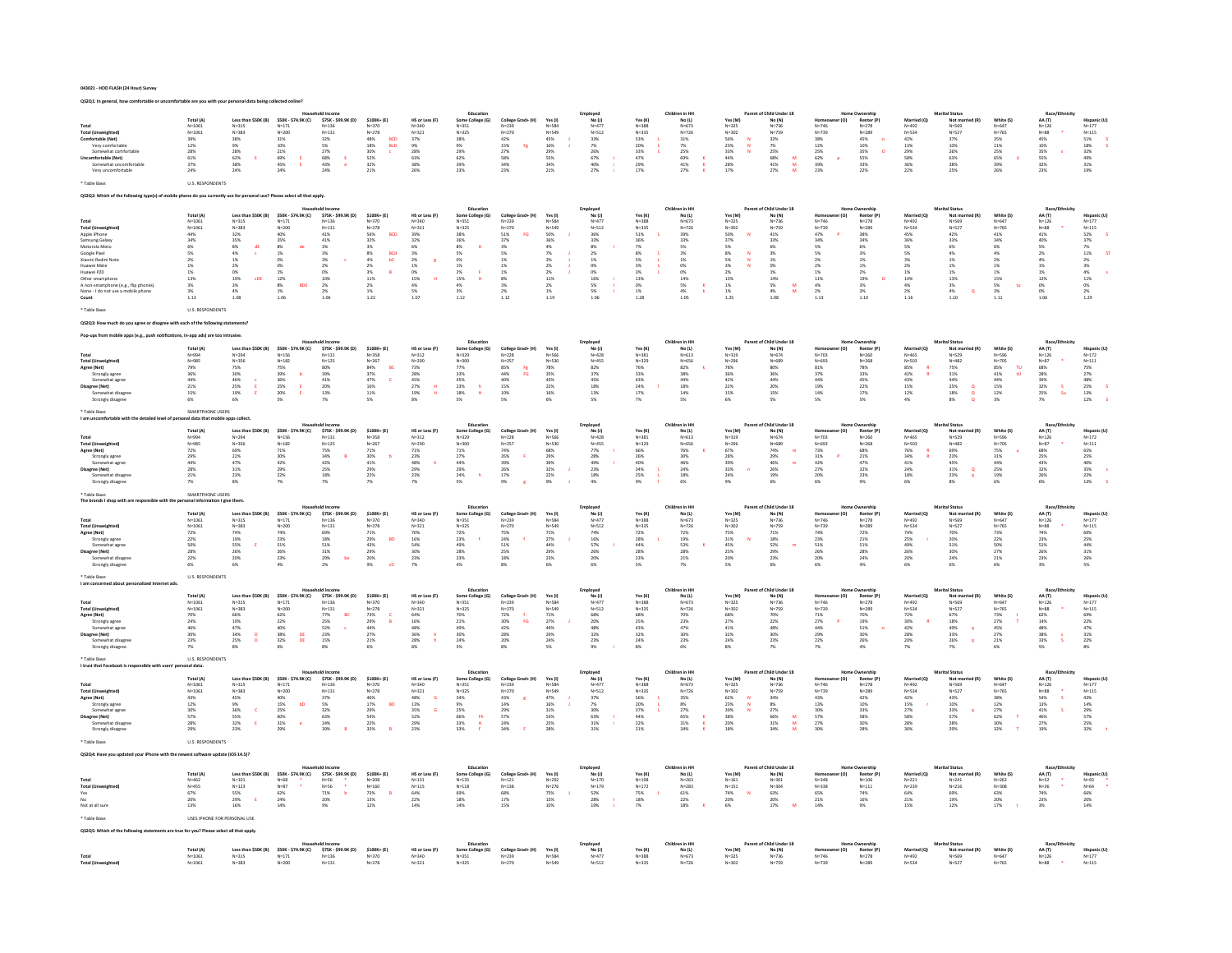| I have opted out of seeing or receiving personalized : 32%<br>I have researched to understand how my data is colk 29%<br>** I have received a pop-up message on my iPhone a 11%<br>** I have decided to allow a social media app on my i 9%<br>** I have decided to allow a newly downloaded app : 9%<br>None of these<br>Count<br>* Table Base:<br>** BASE: | 37%<br>1.26<br><b>U.S. RESPONDENTS</b> | 30%<br>31%<br>5%<br>7%<br>6%<br>38%<br>1.17<br>IPHONE USERS WHO HAVE UPDATED TO IOS 14.5 | 28%<br>20%<br>7%<br>6%<br>5%<br>48%<br><b>BDE</b><br>1.14 | 43%<br><b>RCF</b><br>28%<br>7%<br>5%<br>5%<br>32%<br>1.21 | 30%<br>34%<br>18%<br><b>BCD</b><br>14%<br><b>BCD</b><br>14%<br>RCD<br>29%<br>1.39 | 27%<br>27%<br>8%<br>7%<br>6%<br>45%<br>GН<br>1.20 | 35%<br>25%<br>10%<br>9%<br>8%<br>35%<br>1.23 | 33%<br>33%<br>15%<br>11%<br>10%<br>30%<br>1.31 | 31%<br>37%<br>14%<br>13%<br>13%<br>26%<br>1.35 | 32%<br>20%<br>7%<br>S%<br>3%<br>50%<br>1.16 | 30%<br>41%<br>19%<br>16%<br>16%<br>21%<br>1.43 | 33%<br>23%<br>6%<br>5%<br>5%<br>45%<br>1.17 | 26%<br>46%<br>16%<br>15%<br>13%<br>22%<br>1.38 | 34%<br>22%<br>9%<br>7%<br>7%<br>43%<br>1.21 | 34%<br>30%<br>12%<br>9%<br>9%<br>35%<br>1.28 | 25%<br>31%<br>9%<br>10%<br>8%<br>38%<br>1.20 | 34%<br>29%<br>11%<br>7%<br>8%<br>37%<br>1.27 | 30%<br>29%<br>11%<br>11%<br>9%<br>36%<br>1.26 | 33%<br>27%<br>9%<br>6%<br>6%<br>42%<br>TU.<br>1.22 | 30%<br>30%<br>11%<br>17%<br>13%<br>29%<br>1.31 | 30%<br>39%<br>14%<br>16%<br>15%<br>24%<br>1.39 |
|--------------------------------------------------------------------------------------------------------------------------------------------------------------------------------------------------------------------------------------------------------------------------------------------------------------------------------------------------------------|----------------------------------------|------------------------------------------------------------------------------------------|-----------------------------------------------------------|-----------------------------------------------------------|-----------------------------------------------------------------------------------|---------------------------------------------------|----------------------------------------------|------------------------------------------------|------------------------------------------------|---------------------------------------------|------------------------------------------------|---------------------------------------------|------------------------------------------------|---------------------------------------------|----------------------------------------------|----------------------------------------------|----------------------------------------------|-----------------------------------------------|----------------------------------------------------|------------------------------------------------|------------------------------------------------|
| Q\$2Q6: Would you allow any of the following brand apps to access and track your iPhone data so they could share your information with third parties to provide personalized ads or customize your in app experiences?                                                                                                                                       |                                        |                                                                                          |                                                           |                                                           |                                                                                   |                                                   |                                              |                                                |                                                |                                             |                                                |                                             |                                                |                                             |                                              |                                              |                                              |                                               |                                                    |                                                |                                                |
| Facebook                                                                                                                                                                                                                                                                                                                                                     |                                        |                                                                                          |                                                           |                                                           |                                                                                   |                                                   |                                              |                                                |                                                |                                             |                                                |                                             |                                                |                                             |                                              |                                              |                                              |                                               |                                                    |                                                |                                                |
|                                                                                                                                                                                                                                                                                                                                                              | Total (A)                              | Less than \$50K (B)                                                                      | \$50K - \$74.9K (C)                                       | <b>Household Income</b><br>\$75K - \$99.9K (D)            | \$100K+ (E)                                                                       | HS or Less (F)                                    | Education<br>Some College (G)                | College Grad+ (H)                              | Yes (I)                                        | Employed<br>No (J)                          | Yes(K)                                         | Children in HH<br>No (L)                    | Yes (M)                                        | Parent of Child Under 18<br>No (N)          | Homeowner (O)                                | <b>Home Ownership</b><br>Renter (P)          | Married (O)                                  | <b>Marital Status</b><br>Not married (R)      | White (S)                                          | Race/Ethnicity<br>AA (T)                       | Hispanic (U)                                   |
| Total                                                                                                                                                                                                                                                                                                                                                        | $N = 462$                              | $N = 101$                                                                                | $N = 68$                                                  | $N=56$                                                    | $N = 208$                                                                         | $N = 131$                                         | $N = 135$                                    | $N = 121$                                      | $N = 292$                                      | $N = 170$                                   | $N = 198$                                      | $N = 263$                                   | $N = 161$                                      | $N = 301$                                   | $N = 348$                                    | $N = 106$                                    | $N = 221$                                    | $N = 241$                                     | $N = 263$                                          | $N = 52$                                       | $N = 93$                                       |
| <b>Total (Unweighted)</b>                                                                                                                                                                                                                                                                                                                                    | $N = 455$                              | $N = 123$                                                                                | $N=87$                                                    | $N = 56$                                                  | $N = 160$                                                                         | $N = 115$                                         | $N = 118$                                    | $N = 138$                                      | $N = 276$                                      | $N = 179$                                   | $N = 172$                                      | $N = 283$                                   | $N = 151$                                      | $N = 304$                                   | $N = 338$                                    | $N = 111$                                    | $N = 239$                                    | $N = 216$                                     | $N = 308$                                          | $N = 36$                                       | $N = 64$                                       |
| Yes                                                                                                                                                                                                                                                                                                                                                          | 40%                                    | 50%                                                                                      | 37%                                                       | 36%                                                       | 37%                                                                               | 45%                                               | 32%                                          | 41%                                            | 48%                                            | 24%                                         | 53%                                            | 30%                                         | 59%                                            | 30%                                         | 36%                                          | 47%                                          | 39%                                          | 40%                                           | 30%                                                | 66%                                            | 54%                                            |
| No                                                                                                                                                                                                                                                                                                                                                           | 60%                                    | 49%                                                                                      | 63%                                                       | 64%                                                       | 62%                                                                               | 55%                                               | 67%                                          | 58%                                            | 51%                                            | 75%                                         | 47%                                            | 70%                                         | 41%                                            | 70%                                         | 63%                                          | 53%                                          | 60%                                          | 59%                                           | 70%<br><b>TU</b>                                   | 34%                                            | 45%                                            |
| N/A - I am not familiar with this brand                                                                                                                                                                                                                                                                                                                      | 0%                                     | O <sub>2</sub>                                                                           | 0%                                                        | 0%                                                        | 1%                                                                                | n%                                                | 1%                                           | 1%                                             | 0%                                             | 1%                                          | n%                                             | 1%                                          | n <sub>N</sub>                                 | ms                                          | 1%                                           | 0%                                           | 0%                                           | ON.                                           | ms                                                 | 0%                                             | 1%                                             |
| * Table Base:<br>TikTok                                                                                                                                                                                                                                                                                                                                      | USES IPHONE FOR PERSONAL USE           |                                                                                          |                                                           |                                                           |                                                                                   |                                                   |                                              |                                                |                                                |                                             |                                                |                                             |                                                |                                             |                                              |                                              |                                              |                                               |                                                    |                                                |                                                |
|                                                                                                                                                                                                                                                                                                                                                              |                                        |                                                                                          |                                                           | <b>Household Income</b>                                   |                                                                                   |                                                   | Education                                    |                                                |                                                | Employed                                    |                                                | Children in HH                              |                                                | Parent of Child Under 18                    |                                              | Home Ownership                               |                                              | <b>Marital Status</b>                         |                                                    | Race/Ethnicity                                 |                                                |
|                                                                                                                                                                                                                                                                                                                                                              | Total (A)                              | Less than \$50K (B)                                                                      | \$50K - \$74.9K (C)                                       | \$75K - \$99.9K (D)                                       | \$100K+ (E)                                                                       | HS or Less (F)                                    | Some College (G)                             | College Grad+ (H)                              | Yes (I)                                        | No (J)                                      | Yes(K)                                         | No (L)                                      | Yes (M)                                        | No (N)                                      | Homeowner (O)                                | Renter (P)                                   | Married (O)                                  | Not married (R)                               | White (                                            | AA (T)                                         | Hispanic (U)                                   |
| Total                                                                                                                                                                                                                                                                                                                                                        | $N = 462$                              | $N = 101$                                                                                | $N = 68$                                                  | $N=56$                                                    | $N = 208$                                                                         | $N = 131$                                         | $N = 135$                                    | $N = 121$                                      | $N = 292$                                      | $N = 170$                                   | $N = 198$                                      | $N = 263$                                   | $N = 161$                                      | $N = 301$                                   | $N = 348$                                    | $N = 106$                                    | $N = 221$                                    | $N = 241$                                     | $N = 263$                                          | $N = 52$                                       | $N = 93$                                       |
| <b>Total (Unweighted)</b>                                                                                                                                                                                                                                                                                                                                    | $N = 455$                              | $N = 123$                                                                                | $N=87$                                                    | $N=56$                                                    | $N = 160$                                                                         | $N=115$                                           | $N = 118$                                    | $N = 138$                                      | $N = 276$                                      | $N = 179$                                   | $N = 172$                                      | $N = 283$                                   | $N = 151$                                      | $N = 304$                                   | $N = 338$                                    | $N = 111$                                    | $N = 239$                                    | $N = 216$                                     | $N = 308$                                          | $N = 36$                                       | $N = 64$                                       |
| Yes                                                                                                                                                                                                                                                                                                                                                          | 31%                                    | 39%                                                                                      | 19%                                                       | 24%                                                       | 32%                                                                               | 37%                                               | 24%                                          | 29%                                            | 38%                                            | 19%                                         | 48%                                            | 18%                                         | 52%                                            | 19%                                         | 30%                                          | 29%                                          | 23%                                          | 38%                                           | 22%                                                | 57%                                            | 42%                                            |
| No                                                                                                                                                                                                                                                                                                                                                           | 63%                                    | 57%                                                                                      | 74%                                                       | 70%                                                       | 62%                                                                               | 54%                                               | 69%                                          | 67%                                            | 59%                                            | 68%                                         | 46%                                            | 75%                                         | 44%                                            | 73%                                         | 61%                                          | 69%                                          | 69%                                          | 57%                                           | 71%                                                | 34%                                            | 56%                                            |
| N/A - I am not familiar with this brand                                                                                                                                                                                                                                                                                                                      | 7%                                     | 4%                                                                                       | 7%                                                        | 6%                                                        | 5%                                                                                | 10%                                               | 6%                                           | 5%                                             | 3%                                             | 13%                                         | 6%                                             | 7%                                          | 5%                                             | 8%                                          | 8%                                           | 2%                                           | 8%                                           | 5%                                            | 7%                                                 | 9%                                             | 2%                                             |
| * Table Base:                                                                                                                                                                                                                                                                                                                                                | USES IPHONE FOR PERSONAL USE           |                                                                                          |                                                           |                                                           |                                                                                   |                                                   |                                              |                                                |                                                |                                             |                                                |                                             |                                                |                                             |                                              |                                              |                                              |                                               |                                                    |                                                |                                                |
| Nike                                                                                                                                                                                                                                                                                                                                                         |                                        |                                                                                          |                                                           |                                                           |                                                                                   |                                                   |                                              |                                                |                                                |                                             |                                                |                                             |                                                |                                             |                                              |                                              |                                              |                                               |                                                    |                                                |                                                |
|                                                                                                                                                                                                                                                                                                                                                              |                                        |                                                                                          |                                                           | Household Income                                          |                                                                                   |                                                   | Education                                    |                                                |                                                | Employed                                    |                                                | Children in HH                              |                                                | Parent of Child Under 18                    |                                              | <b>Home Ownership</b>                        |                                              | <b>Marital Status</b>                         |                                                    | Race/Ethnicity                                 |                                                |
|                                                                                                                                                                                                                                                                                                                                                              | Total (A)<br>$N = 462$                 | Less than \$50K (B)                                                                      | \$50K - \$74.9K (C)                                       | \$75K - \$99.9K (D)                                       | \$100K+ (E)                                                                       | HS or Less (F)                                    | Some College (G)<br>$N = 125$                | College Grad+ (H)                              | Yes (I)                                        | No (J)<br>$N = 170$                         | Yes (K)                                        | No (L)<br>$N=263$                           | Yes (M)                                        | No (N)                                      | Homeowner (O)<br>$N = 348$                   | Renter (P)                                   | Married (O)                                  | Not married (R)                               | White (S                                           | AA (T)<br>$N = 52$                             | Hispanic (U)                                   |
| Total                                                                                                                                                                                                                                                                                                                                                        |                                        | $N = 101$                                                                                | $N = 68$                                                  | $N=56$                                                    | $N = 208$                                                                         | $N = 131$                                         |                                              | $N = 121$                                      | $N = 292$                                      |                                             | $N = 198$                                      |                                             | $N = 161$                                      | $N = 301$                                   |                                              | $N = 106$                                    | $N = 221$                                    | $N = 241$                                     | $N = 263$                                          |                                                | $N = 93$                                       |
| <b>Total (Unweighted)</b>                                                                                                                                                                                                                                                                                                                                    | N=455                                  | $N = 123$                                                                                | $N=87$                                                    | $N=56$                                                    | $N = 160$                                                                         | $N = 115$<br><b>GH</b>                            | $N = 118$                                    | $N = 138$                                      | $N = 276$                                      | $N = 179$                                   | $N = 172$                                      | $N = 283$                                   | $N = 151$                                      | $N = 304$                                   | $N = 338$                                    | $N = 111$                                    | $N = 239$                                    | $N = 216$                                     | $N = 308$                                          | $N = 36$                                       | $N = 64$                                       |
| Yes                                                                                                                                                                                                                                                                                                                                                          | 39%                                    | 46%                                                                                      | 32%                                                       | 39%                                                       | 38%                                                                               | 50%                                               | 28%                                          | 34%                                            | 49%                                            | 20%                                         | 61%                                            | 22%                                         | 70%                                            | 22%                                         | 35%                                          | 47%                                          | 36%                                          | 42%                                           | 26%                                                | 65%                                            | 62%                                            |
| N/A - I am not familiar with this brand                                                                                                                                                                                                                                                                                                                      | 58%<br>4%                              | 51%<br>2 <sub>N</sub>                                                                    | 66%<br>2%                                                 | 61%<br>ms                                                 | 59%<br>3%                                                                         | 45%<br>5%                                         | 66%<br>5%                                    | 65%                                            | 49%                                            | 73%<br>6%                                   | 37%<br>2%                                      | 74%<br>S%                                   | 30%<br>n%                                      | 73%<br>w<br>5%<br>M                         | 60%<br>5%                                    | 52%<br>0%                                    | 62%                                          | 54%<br>5%                                     | 71%<br>TH.                                         | 31%                                            | 37%                                            |
|                                                                                                                                                                                                                                                                                                                                                              |                                        |                                                                                          |                                                           |                                                           |                                                                                   |                                                   |                                              | 2%                                             | 2%                                             |                                             |                                                |                                             |                                                |                                             |                                              |                                              | 2%                                           |                                               | 3%                                                 | 4%                                             | 2%                                             |
| * Table Base:                                                                                                                                                                                                                                                                                                                                                | USES IPHONE FOR PERSONAL USE           |                                                                                          |                                                           |                                                           |                                                                                   |                                                   |                                              |                                                |                                                |                                             |                                                |                                             |                                                |                                             |                                              |                                              |                                              |                                               |                                                    |                                                |                                                |
| Q52Q7: How favorable or unfavorable is your opinion of mobile pop-ups from apps, websites, or your phone that provide transparency on personal data collection?                                                                                                                                                                                              |                                        |                                                                                          |                                                           |                                                           |                                                                                   |                                                   |                                              |                                                |                                                |                                             |                                                |                                             |                                                |                                             |                                              |                                              |                                              |                                               |                                                    |                                                |                                                |
|                                                                                                                                                                                                                                                                                                                                                              |                                        |                                                                                          |                                                           | <b>Household Income</b>                                   |                                                                                   |                                                   | Education                                    |                                                |                                                | Employed                                    |                                                | Children in HH                              |                                                | Parent of Child Under 18                    |                                              | Home Ownership                               |                                              | <b>Marital Status</b>                         |                                                    | Race/Ethnicity                                 |                                                |
|                                                                                                                                                                                                                                                                                                                                                              | Total (A)                              | Less than \$50K (B)                                                                      | \$50K - \$74.9K (C)                                       | \$75K - \$99.9K (D)                                       | \$100K+ (E)                                                                       | HS or Less (F)                                    | Some College (G)                             | College Grad+ (H)                              | Yes (I)                                        | No (J)                                      | Yes (K)                                        | No (L)                                      | Yes (M)                                        | No (N)                                      | Homeowner (O)                                | Renter (P)                                   | Married (O)                                  | Not married (R)                               | White (S)                                          | AA (T)                                         | Hispanic (U)                                   |
| Total                                                                                                                                                                                                                                                                                                                                                        | $N = 1061$                             | $N = 315$                                                                                | $N = 171$                                                 | $N = 136$                                                 | $N = 370$                                                                         | $N = 340$                                         | $N = 351$                                    | $N = 239$                                      | $N = 584$                                      | $N = 477$                                   | $N = 388$                                      | $N = 673$                                   | $N = 325$                                      | $N = 736$                                   | $N = 746$                                    | $N = 278$                                    | $N = 492$                                    | $N = 569$                                     | $N = 647$                                          | $N = 126$                                      | $N = 177$                                      |
| <b>Total (Unweighted)</b>                                                                                                                                                                                                                                                                                                                                    | $N = 1061$                             | $N = 383$                                                                                | $N = 200$                                                 | $N = 131$                                                 | $N = 278$                                                                         | $N = 321$                                         | $N = 325$                                    | $N = 270$                                      | $N = 549$                                      | $N = 512$                                   | $N = 335$                                      | $N = 726$                                   | $N = 302$                                      | $N = 759$                                   | $N = 739$                                    | $N = 289$                                    | $N = 534$                                    | $N = 527$                                     | $N = 765$                                          | $N = 88$                                       | $N = 115$                                      |
| Favorable (Net)                                                                                                                                                                                                                                                                                                                                              | 37%                                    | 36%                                                                                      | 36%                                                       | 28%                                                       | 46%<br><b>BrD</b>                                                                 | 34%                                               | 35%                                          | 40%                                            | 45%                                            | 26%                                         | 48%                                            | 30%                                         | 52%                                            | 30%                                         | 37%                                          | 37%                                          | 38%                                          | 36%                                           | 31%                                                | 43%                                            | 50%                                            |
| Very favorable                                                                                                                                                                                                                                                                                                                                               | 13%                                    | 8%                                                                                       | 11%                                                       | 11%                                                       | 20%<br><b>BCD</b>                                                                 | 11%                                               | 10%                                          | 17%                                            | 18%                                            | 7%                                          | 22%                                            | $8\%$                                       | 24%                                            | 8%                                          | 14%                                          | 11%                                          | 15%                                          | 11%                                           | 12%                                                | 14%                                            | 17%                                            |
| Somewhat favorable                                                                                                                                                                                                                                                                                                                                           | 24%                                    | 27%                                                                                      | 25%                                                       | 17%                                                       | 26%                                                                               | 23%                                               | 25%                                          | 23%                                            | 28%                                            | 20%                                         | 26%                                            | 23%                                         | 28%                                            | 22%                                         | 24%                                          | 26%                                          | 23%                                          | 25%                                           | 20%                                                | 29%                                            | 33%                                            |
| Unfavorable (Net)                                                                                                                                                                                                                                                                                                                                            | 63%                                    | 64%                                                                                      | 64%                                                       | 72%                                                       | 54%                                                                               | 66%                                               | 65%                                          | 60%                                            | 55%                                            | 74%                                         | 52%                                            | 70%                                         | 48%                                            | 70%                                         | 63%                                          | 63%                                          | 62%                                          | 64%                                           | 69%<br>$^{\rm H}$                                  | 57%                                            | 50%                                            |
| Somewhat unfavorable                                                                                                                                                                                                                                                                                                                                         | 36%                                    | 37%                                                                                      | 35%                                                       | 45%                                                       | 29%                                                                               | 38%                                               | 39%                                          | 35%                                            | 30%                                            | 43%                                         | 33%                                            | 38%                                         | 29%                                            | 39%                                         | 34%                                          | 39%                                          | 35%                                          | 37%                                           | 37%                                                | 40%                                            | 30%                                            |
| Very unfavorable                                                                                                                                                                                                                                                                                                                                             | 27%                                    | 27%                                                                                      | 29%                                                       | 27%                                                       | 25%                                                                               | 28%                                               | 26%                                          | 25%                                            | 25%                                            | 30%                                         | 20%                                            | 32%                                         | 19%                                            | 31%<br>w                                    | 29%                                          | 24%                                          | 27%                                          | 27%                                           | 32%                                                | 16%                                            | 20%                                            |
| * Table Base:                                                                                                                                                                                                                                                                                                                                                | <b>U.S. RESPONDENTS</b>                |                                                                                          |                                                           |                                                           |                                                                                   |                                                   |                                              |                                                |                                                |                                             |                                                |                                             |                                                |                                             |                                              |                                              |                                              |                                               |                                                    |                                                |                                                |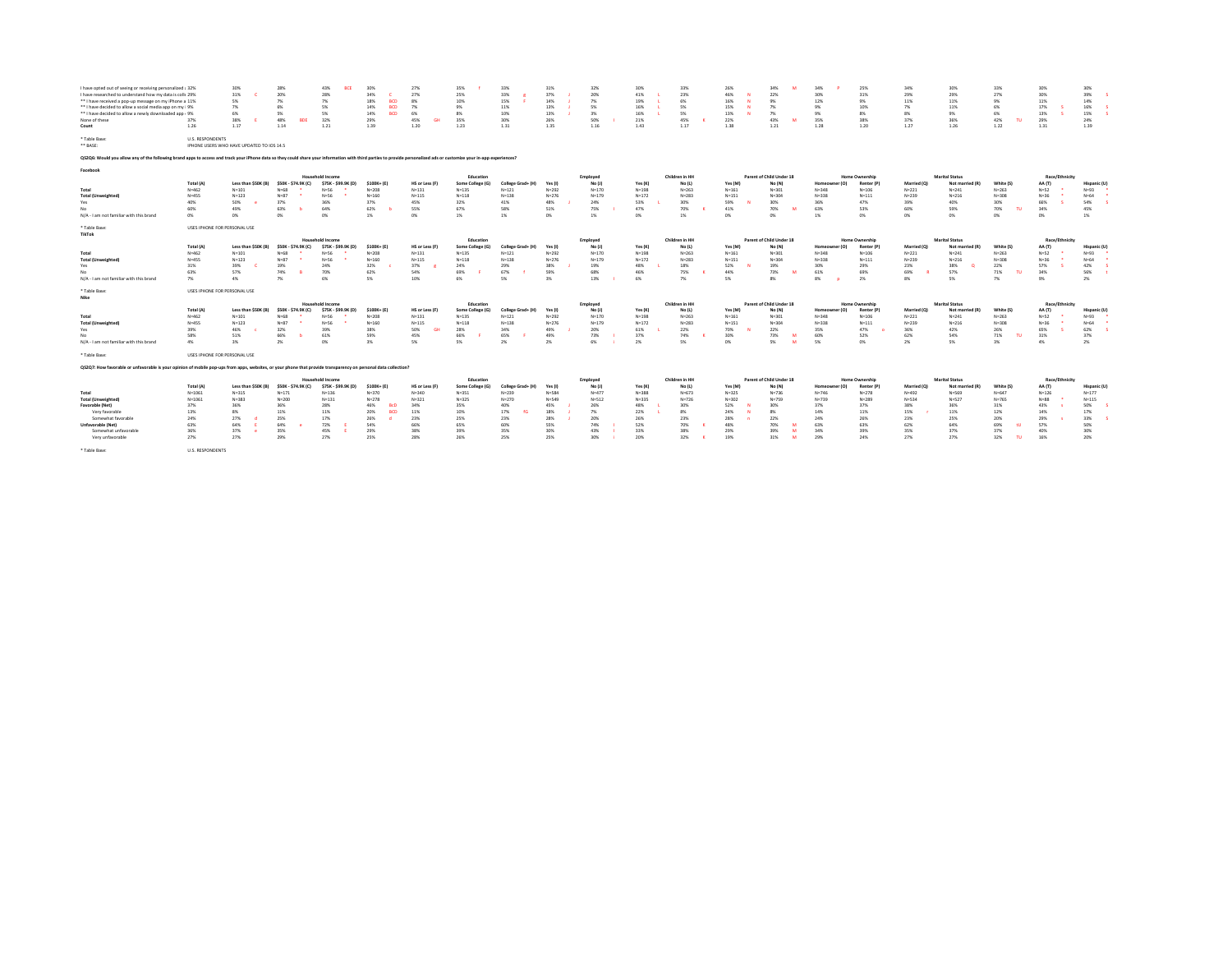# 043021 - HOD FLASH (24 Hour) Survey

# QS2Q1: In general, how comfortable or uncomfortable are you with your personal data being collected online?

|                           |            |                  |   | <b>Personal Phone User Types</b> |    |                                                 |           |           |   | Updated to iOS 14.5 |   |
|---------------------------|------------|------------------|---|----------------------------------|----|-------------------------------------------------|-----------|-----------|---|---------------------|---|
|                           | Total (A)  | iPhone Users (B) |   |                                  |    | Other Smartphone Us Non-smartphone User Yes (E) |           |           |   | No (F)              |   |
| Total                     | $N = 1061$ | $N = 462$        |   | $N = 592$                        |    | $N = 37$                                        |           | $N = 308$ |   | $N = 93$            |   |
| <b>Total (Unweighted)</b> | $N = 1061$ | $N = 455$        |   | $N = 586$                        |    | $N = 43$                                        | *         | $N = 284$ |   | $N = 101$           |   |
| <b>Comfortable (Net)</b>  | 39%        | 45%              | D | 41%                              | D. | 15%                                             |           | 52%       | я | 32%                 |   |
| Very comfortable          | 12%        | 15%              |   | 13%                              |    | 5%                                              |           | 19%       |   | 10%                 |   |
| Somewhat comfortable      | 28%        | 30%              | D | 28%                              | D. | 10%                                             |           | 34%       |   | 22%                 |   |
| Uncomfortable (Net)       | 61%        | 55%              |   | 59%                              |    | 85%                                             | BC        | 48%       |   | 68%                 | F |
| Somewhat uncomfortable    | 37%        | 35%              |   | 36%                              |    | 46%                                             |           | 31%       |   | 43%                 | e |
| Very uncomfortable        | 24%        | 20%              |   | 23%                              |    | 38%                                             | <b>BC</b> | 16%       |   | 25%                 | e |

\* Table Base: U.S. RESPONDENTS

# QS2Q2: Which of the following type(s) of mobile phone do you currently use for personal use? Please select all that apply.

|                                      |            |                  |           | <b>Personal Phone User Types</b> |           |                                                 |           |           |   | Updated to iOS 14.5 |         |
|--------------------------------------|------------|------------------|-----------|----------------------------------|-----------|-------------------------------------------------|-----------|-----------|---|---------------------|---------|
|                                      | Total (A)  | iPhone Users (B) |           |                                  |           | Other Smartphone Us Non-smartphone User Yes (E) |           |           |   | No (F)              |         |
| Total                                | $N = 1061$ | $N = 462$        |           | $N = 592$                        |           | $N=37$                                          |           | $N = 308$ |   | $N = 93$            | $\cdot$ |
| <b>Total (Unweighted)</b>            | $N = 1061$ | $N = 455$        |           | $N = 586$                        |           | $N=43$                                          | ٠         | $N = 284$ |   | $N = 101$           |         |
| Apple iPhone                         | 44%        | 100%             | <b>CD</b> | 10%                              | D         | 0%                                              |           | 100%      |   | 100%                |         |
| Samsung Galaxy                       | 34%        | 9%               | d         | 62%                              | <b>BD</b> | 0%                                              |           | 11%       |   | 5%                  |         |
| Motorola Moto                        | 6%         | 3%               |           | 10%                              | <b>BD</b> | 0%                                              |           | 3%        |   | 2%                  |         |
| Google Pixel                         | 5%         | 4%               |           | 9%                               | <b>Bd</b> | 0%                                              |           | 6%        | F | 0%                  |         |
| Xiaomi Redmi Note                    | 2%         | 2%               |           | 4%                               |           | 0%                                              |           | 2%        |   | 1%                  |         |
| Huawei Mate                          | 1%         | 2%               |           | 2%                               |           | 0%                                              |           | 2%        |   | 1%                  |         |
| Huawei P20                           | 1%         | 2%               |           | 2%                               |           | 0%                                              |           | 2%        |   | 0%                  |         |
| Other smartphone                     | 13%        | 2%               |           | 24%                              | <b>BD</b> | 2%                                              |           | 2%        |   | 0%                  |         |
| A non-smartphone (e.g., flip phones) | 3%         | 0%               |           | 0%                               |           | 100%                                            | <b>BC</b> | 0%        |   | 0%                  |         |
| None - I do not use a mobile phone   | 3%         | 0%               |           | 0%                               |           | 0%                                              |           | 0%        |   | 0%                  |         |
| Count                                | 1.13       | 1.23             |           | 1.24                             |           | 1.02                                            |           | 1.30      |   | 1.09                |         |
|                                      |            |                  |           |                                  |           |                                                 |           |           |   |                     |         |

QS2Q3: How much do you agree or disagree with each of the following statements?

# Pop-ups from mobile apps (e.g., push notifications, in-app ads) are too intrusive.

\* Table Base: U.S. RESPONDENTS

| r op-ups mom mobile apps (e.g., push notifications, in-app aus) are too mu usive. |           |                  |                                  |   |                                                 |    |           |                     |   |  |
|-----------------------------------------------------------------------------------|-----------|------------------|----------------------------------|---|-------------------------------------------------|----|-----------|---------------------|---|--|
|                                                                                   |           |                  | <b>Personal Phone User Types</b> |   |                                                 |    |           | Updated to iOS 14.5 |   |  |
|                                                                                   | Total (A) | iPhone Users (B) |                                  |   | Other Smartphone Us Non-smartphone User Yes (E) |    |           | No(F)               |   |  |
| Total                                                                             | $N = 994$ | $N = 462$        | $N = 592$                        |   | $N=1$                                           | ** | $N = 308$ | $N = 93$            |   |  |
| <b>Total (Unweighted)</b>                                                         | $N = 985$ | $N = 455$        | $N = 586$                        |   | $N=1$                                           | ** | $N = 284$ | $N = 101$           |   |  |
| Agree (Net)                                                                       | 79%       | 79%              | 80%                              |   | 100%                                            |    | 75%       | 85%                 | e |  |
| Strongly agree                                                                    | 36%       | 32%              | 39%                              | R | 100%                                            |    | 29%       | 47%                 |   |  |
| Somewhat agree                                                                    | 44%       | 46%              | 41%                              |   | 0%                                              |    | 46%       | 38%                 |   |  |
| Disagree (Net)                                                                    | 21%       | 21%              | 20%                              |   | 0%                                              |    | 25%       | 15%                 |   |  |
| Somewhat disagree                                                                 | 15%       | 16%              | 14%                              |   | 0%                                              |    | 19%       | 11%                 |   |  |
| Strongly disagree                                                                 | 6%        | 6%               | 6%                               |   | 0%                                              |    | 6%        | 4%                  |   |  |

# \* Table Base: SMARTPHONE USERS I am uncomfortable with the detailed level of personal data that mobile apps collect.

|                           |           |                  | <b>Personal Phone User Types</b> |                                                 |           | Updated to iOS 14.5 |
|---------------------------|-----------|------------------|----------------------------------|-------------------------------------------------|-----------|---------------------|
|                           | Total (A) | iPhone Users (B) |                                  | Other Smartphone Us Non-smartphone User Yes (E) |           | No (F)              |
| Total                     | $N = 994$ | $N = 462$        | $N = 592$                        | **<br>$N=1$                                     | $N = 308$ | $N=93$              |
| <b>Total (Unweighted)</b> | $N = 985$ | $N = 455$        | $N = 586$                        | **<br>$N=1$                                     | $N = 284$ | $N = 101$           |
| Agree (Net)               | 72%       | 70%              | 73%                              | 0%                                              | 69%       | 67%                 |
| Strongly agree            | 29%       | 28%              | 28%                              | 0%                                              | 28%       | 25%                 |
| Somewhat agree            | 44%       | 42%              | 44%                              | 0%                                              | 41%       | 42%                 |
| Disagree (Net)            | 28%       | 30%              | 27%                              | 100%                                            | 31%       | 33%                 |
| Somewhat disagree         | 21%       | 22%              | 19%                              | 100%                                            | 23%       | 22%                 |
| Strongly disagree         | 7%        | 8%               | 8%                               | 0%                                              | 8%        | 11%                 |

# \* Table Base: SMARTPHONE USERS

The brands I shop with are responsible with the personal information I give them.

| The brands I shop with are responsible with the personal information Feive them. |            |           |                  |                                  |   |                                                 |           |           |                     |  |
|----------------------------------------------------------------------------------|------------|-----------|------------------|----------------------------------|---|-------------------------------------------------|-----------|-----------|---------------------|--|
|                                                                                  |            |           |                  | <b>Personal Phone User Types</b> |   |                                                 |           |           | Updated to iOS 14.5 |  |
|                                                                                  | Total (A)  |           | iPhone Users (B) |                                  |   | Other Smartphone Us Non-smartphone User Yes (E) |           |           | No (F)              |  |
| Total                                                                            | $N = 1061$ | $N = 462$ |                  | $N = 592$                        |   | $N = 37$                                        |           | $N = 308$ | $N = 93$            |  |
| <b>Total (Unweighted)</b>                                                        | $N = 1061$ | $N = 455$ |                  | $N = 586$                        |   | $N = 43$                                        | ×         | $N = 284$ | $N = 101$           |  |
| Agree (Net)                                                                      | 72%        | 73%       |                  | 71%                              |   | 93%                                             | <b>BC</b> | 72%       | 76%                 |  |
| Strongly agree                                                                   | 22%        | 25%       |                  | 21%                              |   | 18%                                             |           | 27%       | 24%                 |  |
| Somewhat agree                                                                   | 50%        | 48%       |                  | 50%                              |   | 74%                                             | <b>BC</b> | 45%       | 52%                 |  |
| Disagree (Net)                                                                   | 28%        | 27%       | D                | 29%                              | D | 7%                                              |           | 28%       | 24%                 |  |
| Somewhat disagree                                                                | 22%        | 21%       | D.               | 24%                              | D | 5%                                              |           | 22%       | 19%                 |  |
| Strongly disagree                                                                | 6%         | 6%        |                  | 5%                               |   | 2%                                              |           | 6%        | 5%                  |  |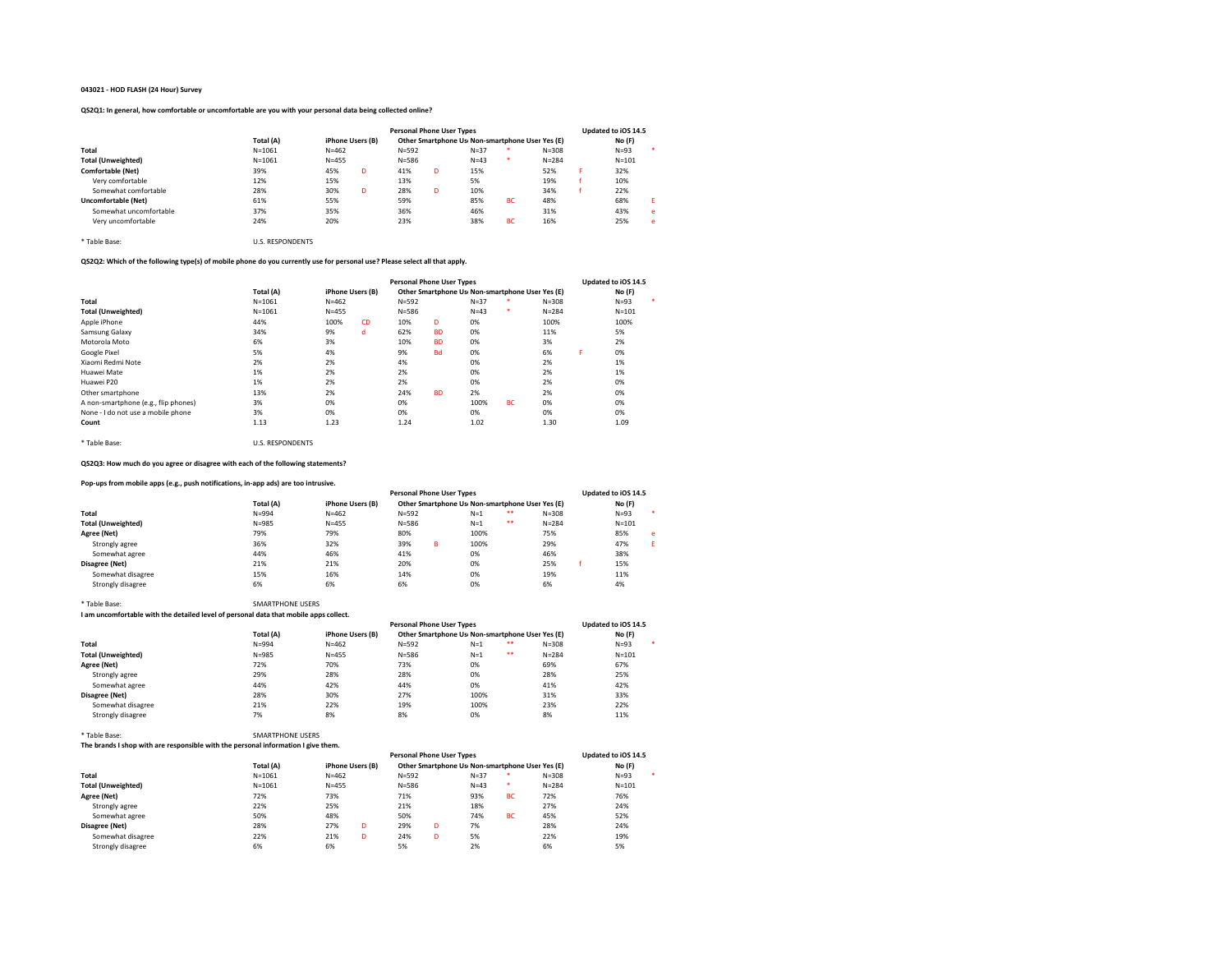#### \* Table Base: U.S. RESPONDENTS I am concerned about personalized Internet ads.

|                           |            |                  | <b>Personal Phone User Types</b> |                                                 |           | Updated to iOS 14.5 |
|---------------------------|------------|------------------|----------------------------------|-------------------------------------------------|-----------|---------------------|
|                           | Total (A)  | iPhone Users (B) |                                  | Other Smartphone Us Non-smartphone User Yes (E) |           | No (F)              |
| Total                     | $N = 1061$ | $N = 462$        | $N = 592$                        | $N = 37$                                        | $N = 308$ | ٠<br>$N = 93$       |
| <b>Total (Unweighted)</b> | $N = 1061$ | $N = 455$        | $N = 586$                        | $N = 43$                                        | $N = 284$ | $N = 101$           |
| Agree (Net)               | 70%        | 69%              | 71%                              | 68%                                             | 68%       | 72%                 |
| Strongly agree            | 24%        | 23%              | 25%                              | 34%                                             | 23%       | 25%                 |
| Somewhat agree            | 46%        | 46%              | 45%                              | 33%                                             | 45%       | 46%                 |
| Disagree (Net)            | 30%        | 31%              | 29%                              | 32%                                             | 32%       | 28%                 |
| Somewhat disagree         | 23%        | 25%              | 22%                              | 28%                                             | 25%       | 22%                 |
| Strongly disagree         | 7%         | 6%               | 8%                               | 4%                                              | 7%        | 6%                  |

#### \* Table Base: U.S. RESPONDENTS

I trust that Facebook is responsible with users' personal data.

|                           |            |                  | <b>Personal Phone User Types</b> |                                                 |           | Updated to iOS 14.5 |
|---------------------------|------------|------------------|----------------------------------|-------------------------------------------------|-----------|---------------------|
|                           | Total (A)  | iPhone Users (B) |                                  | Other Smartphone Us Non-smartphone User Yes (E) |           | No (F)              |
| Total                     | $N = 1061$ | $N = 462$        | $N = 592$                        | *<br>$N = 37$                                   | $N = 308$ | $N = 93$            |
| <b>Total (Unweighted)</b> | $N = 1061$ | $N = 455$        | $N = 586$                        | ٠<br>$N = 43$                                   | $N = 284$ | $N = 101$           |
| Agree (Net)               | 43%        | 46%              | 43%                              | 41%                                             | 49%       | 41%                 |
| Strongly agree            | 12%        | 15%              | 13%                              | 11%                                             | 17%       | 14%                 |
| Somewhat agree            | 30%        | 31%              | 30%                              | 30%                                             | 33%       | 26%                 |
| Disagree (Net)            | 57%        | 54%              | 57%                              | 59%                                             | 51%       | 59%                 |
| Somewhat disagree         | 28%        | 28%              | 26%                              | 35%                                             | 28%       | 27%                 |
| Strongly disagree         | 29%        | 26%              | 31%                              | 23%                                             | 23%       | 32%                 |

\* Table Base: U.S. RESPONDENTS

# QS2Q4: Have you updated your iPhone with the newest software update (iOS 14.5)?

|                           |           | <b>Personal Phone User Types</b> |                                                 | Updated to iOS 14.5 |       |    |           |  |           |  |
|---------------------------|-----------|----------------------------------|-------------------------------------------------|---------------------|-------|----|-----------|--|-----------|--|
|                           | Total (A) | iPhone Users (B)                 | Other Smartphone Us Non-smartphone User Yes (E) |                     |       |    |           |  | No (F)    |  |
| Total                     | $N = 462$ | $N = 462$                        | $N = 60$                                        |                     | $N=0$ | ** | $N = 308$ |  | $N = 93$  |  |
| <b>Total (Unweighted)</b> | $N = 455$ | $N = 455$                        | $N = 56$                                        | ×                   | $N=0$ | ** | $N = 284$ |  | $N = 101$ |  |
| Yes                       | 67%       | 67%                              | 81%                                             |                     | 0%    |    | 100%      |  | 0%        |  |
| No                        | 20%       | 20%                              | 13%                                             |                     | 0%    |    | 0%        |  | 100%      |  |
| Not at all sure           | 13%       | 13%                              | 6%                                              |                     | 0%    |    | 0%        |  | 0%        |  |

\* Table Base: USES IPHONE FOR PERSONAL USE

# QS2Q5: Which of the following statements are true for you? Please select all that apply.

|                                                             |                         | <b>Personal Phone User Types</b> |           |                                                 |    |        |           |           |   | Updated to iOS 14.5 |   |  |  |
|-------------------------------------------------------------|-------------------------|----------------------------------|-----------|-------------------------------------------------|----|--------|-----------|-----------|---|---------------------|---|--|--|
|                                                             | Total (A)               | iPhone Users (B)                 |           | Other Smartphone Us Non-smartphone User Yes (E) |    |        |           |           |   | No(F)               |   |  |  |
| Total                                                       | $N = 1061$              | $N = 462$                        |           | $N = 592$                                       |    | $N=37$ | ×         | $N = 308$ |   | $N=93$              |   |  |  |
| <b>Total (Unweighted)</b>                                   | $N = 1061$              | $N = 455$                        |           | $N = 586$                                       |    | $N=43$ | ٠         | $N = 284$ |   | $N = 101$           |   |  |  |
| I have opted out of seeing or receiving personalized ad 32% |                         | 31%                              |           | 34%                                             |    | 25%    |           | 32%       |   | 29%                 |   |  |  |
| I have researched to understand how my data is collec 29%   |                         | 28%                              | D         | 35%                                             | hD | 6%     |           | 28%       |   | 35%                 |   |  |  |
| ** I have received a pop-up message on my iPhone ask 11%    |                         | 25%                              | <b>CD</b> | 5%                                              |    | 0%     |           | 38%       | я | 0%                  |   |  |  |
| ** I have decided to allow a social media app on my iPI 9%  |                         | 21%                              | <b>CD</b> | 5%                                              |    | 0%     |           | 32%       |   | 0%                  |   |  |  |
| ** I have decided to allow a newly downloaded app on 9%     |                         | 20%                              | <b>CD</b> | 5%                                              |    | 0%     |           | 30%       |   | 0%                  |   |  |  |
| None of these                                               | 37%                     | 27%                              |           | 37%                                             | R  | 72%    | <b>BC</b> | 17%       |   | 43%                 | F |  |  |
| Count                                                       | 1.26                    | 1.53                             |           | 1.20                                            |    | 1.03   |           | 1.77      |   | 1.07                |   |  |  |
| Table Base:                                                 | <b>U.S. RESPONDENTS</b> |                                  |           |                                                 |    |        |           |           |   |                     |   |  |  |

\*\* BASE IPHONE USERS WHO HAVE UPDATED TO IOS 14.5

# QS2Q6: Would you allow any of the following brand apps to access and track your iPhone data so they could share your information with third parties to provide personalized ads or customize your in-app experiences?

Facebook

|                                         |           | <b>Personal Phone User Types</b> | Updated to iOS 14.5                             |             |           |           |         |
|-----------------------------------------|-----------|----------------------------------|-------------------------------------------------|-------------|-----------|-----------|---------|
|                                         | Total (A) | iPhone Users (B)                 | Other Smartphone Us Non-smartphone User Yes (E) |             | No (F)    |           |         |
| Total                                   | $N = 462$ | $N = 462$                        | $N = 60$                                        | **<br>$N=0$ | $N = 308$ | $N = 93$  | $\cdot$ |
| <b>Total (Unweighted)</b>               | $N = 455$ | $N = 455$                        | $N = 56$<br>*                                   | **<br>$N=0$ | $N = 284$ | $N = 101$ |         |
| Yes                                     | 40%       | 40%                              | 72%<br>R                                        | 0%          | 47%       | 19%       |         |
| No                                      | 60%       | 60%                              | 28%                                             | 0%          | 53%       | 81%       |         |
| N/A - I am not familiar with this brand | 0%        | 0%                               | 0%                                              | 0%          | 1%        | 0%        |         |

| * Table Base:<br><b>TikTok</b>          | USES IPHONE FOR PERSONAL USE |                                  |     |                                                 |   |       |    |           |  |           |  |  |
|-----------------------------------------|------------------------------|----------------------------------|-----|-------------------------------------------------|---|-------|----|-----------|--|-----------|--|--|
|                                         |                              | <b>Personal Phone User Types</b> |     |                                                 |   |       |    |           |  |           |  |  |
|                                         | Total (A)                    | iPhone Users (B)                 |     | Other Smartphone Us Non-smartphone User Yes (E) |   |       |    |           |  | No (F)    |  |  |
| Total                                   | $N = 462$                    | $N = 462$                        |     | $N = 60$                                        |   | $N=0$ | ** | $N = 308$ |  | $N = 93$  |  |  |
| <b>Total (Unweighted)</b>               | $N = 455$                    | $N = 455$                        |     | $N=56$                                          |   | $N=0$ | ** | $N = 284$ |  | $N = 101$ |  |  |
| Yes                                     | 31%                          | 31%                              |     | 57%                                             | в | 0%    |    | 36%       |  | 21%       |  |  |
| No                                      | 63%                          | 63%                              | -C. | 41%                                             |   | 0%    |    | 58%       |  | 74%       |  |  |
| N/A - I am not familiar with this brand | 7%                           | 7%                               |     | 2%                                              |   | 0%    |    | 6%        |  | 5%        |  |  |